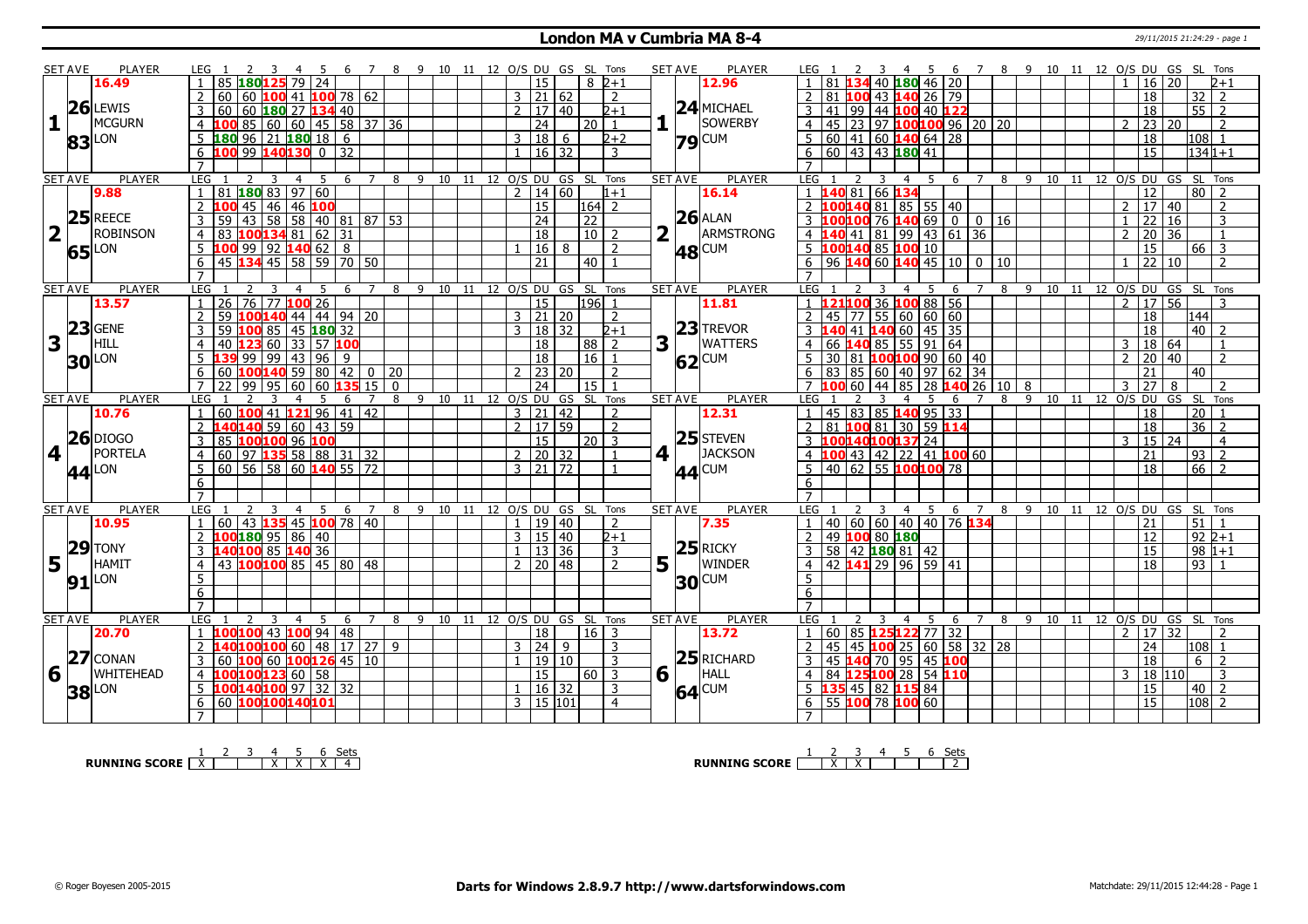#### **London MA v Cumbria MA 8-4** 29/11/2015 21:24:29 - page 2

|                         | <b>SET AVE</b>      | <b>PLAYER</b>       | LEG 1                | - 2<br>$\overline{\mathbf{3}}$                       | 4 5 6 7 8 9 10 11 12 O/S DU GS SL Tons |            |   |                                |  |                |                       |                       |                           |              | <b>SET AVE</b> | <b>PLAYER</b>     | LEG 1                   |                           |                 | $\overline{\mathbf{3}}$                             |                                   |                                         |                                      |          |  | 4 5 6 7 8 9 10 11 12 O/S DU GS SL Tons |                      |            |                         |                |
|-------------------------|---------------------|---------------------|----------------------|------------------------------------------------------|----------------------------------------|------------|---|--------------------------------|--|----------------|-----------------------|-----------------------|---------------------------|--------------|----------------|-------------------|-------------------------|---------------------------|-----------------|-----------------------------------------------------|-----------------------------------|-----------------------------------------|--------------------------------------|----------|--|----------------------------------------|----------------------|------------|-------------------------|----------------|
|                         |                     | 7.80                |                      | 80 60 140 45 100                                     |                                        |            |   |                                |  |                | 15                    | $76$   2              |                           |              |                | 9.88              |                         |                           |                 |                                                     |                                   | $140$ 81   85   95   40                 |                                      |          |  |                                        | $3 \mid 18 \mid 40$  |            |                         |                |
|                         |                     |                     |                      | 100 60 100 41 100 60 140                             |                                        |            |   |                                |  | $\mathcal{P}$  | 20 40                 |                       | 3                         |              |                |                   | $\overline{2}$          |                           | l 26 l          |                                                     |                                   | 58 60 <b>140</b> 25                     |                                      |          |  |                                        | 18                   |            | $67$   2                |                |
|                         |                     | $24$ WAYNE          |                      | 57 $\vert 100 \vert 45 \vert 60 \vert 83 \vert 60$   |                                        |            |   |                                |  |                | $\overline{18}$       | 96                    | $\overline{\mathbf{1}}$   |              |                | $25$ TERENCE      |                         | $3 \, 140$                |                 |                                                     |                                   | 30   <mark>100</mark> 60   97   54   20 |                                      |          |  |                                        | $2 \mid 20 \mid 20$  |            |                         | $\overline{2}$ |
| $\overline{\mathbf{z}}$ |                     | <b>BROWN</b>        | $\overline{4}$       | 45   43   55   41   95 140 42                        |                                        |            |   |                                |  |                | 21                    | 40                    |                           | 7            |                | <b>HOUGHTON</b>   | $\overline{4}$          | 24                        |                 |                                                     |                                   | 85 <b>123</b> 60 <b>120</b> 84   5      |                                      |          |  | $\mathbf{3}$                           | l 21 l               | 5          |                         | $\overline{2}$ |
|                         |                     | $37$ <sup>LON</sup> | 5 <sup>1</sup>       | $97$   47   47   66   94   99                        |                                        |            |   |                                |  |                | $\overline{18}$       | $\overline{51}$       |                           |              |                | 13 CUM            |                         |                           |                 |                                                     |                                   | 5   83   41   100   55   60   81   81   |                                      |          |  | $2^{\circ}$                            | 20 81                |            |                         |                |
|                         |                     |                     | 6                    |                                                      |                                        |            |   |                                |  |                |                       |                       |                           |              |                |                   | 6                       |                           |                 |                                                     |                                   |                                         |                                      |          |  |                                        |                      |            |                         |                |
|                         |                     |                     | $\overline{7}$       |                                                      |                                        |            |   |                                |  |                |                       |                       |                           |              |                |                   | $\overline{7}$          |                           |                 |                                                     |                                   |                                         |                                      |          |  |                                        |                      |            |                         |                |
|                         | <b>SET AVE</b>      | <b>PLAYER</b>       | LEG                  | $\overline{4}$                                       | 5<br>6                                 |            | 8 | 9 10 11 12 O/S DU GS SL Tons   |  |                |                       |                       |                           |              | <b>SET AVE</b> | <b>PLAYER</b>     | LEG 1                   |                           |                 |                                                     | 5<br>4                            | 6                                       |                                      | 8        |  | 9 10 11 12 O/S DU GS SL Tons           |                      |            |                         |                |
|                         |                     | 12.02               |                      | 41 100 81 73 138 68                                  |                                        |            |   |                                |  |                | $3 \mid 18 \mid 68$   |                       | $\overline{2}$            |              |                | 7.20              |                         |                           |                 | 45 99 <b>100</b> 64 60                              |                                   |                                         |                                      |          |  |                                        | 15                   |            | 133                     |                |
|                         |                     |                     |                      | LOO <mark>123</mark> 100 78 80 20                    |                                        |            |   |                                |  |                | 2   17   20           |                       | 3                         |              |                |                   | $\overline{2}$          | 41                        |                 |                                                     |                                   | 78 85 81 26 140                         |                                      |          |  |                                        | 18                   |            | 50                      |                |
|                         |                     | <b>30</b> STEVE     |                      | L40 <mark>100</mark> 140 38 63 20                    |                                        |            |   |                                |  |                | 1   16   20           |                       | 3                         |              |                | $26$ ANDY         | $\mathbf{3}$            |                           |                 | 28 140100100 59                                     |                                   |                                         |                                      |          |  |                                        | 15                   |            | 74                      | 3              |
| 8                       |                     | DOUGLAS             | $\overline{4}$       | 96 140 87 121 57                                     |                                        |            |   |                                |  |                | $3 \mid 15 \mid 57$   |                       | $\mathcal{P}$             | 8            |                | <b>GOODFELLOW</b> |                         |                           |                 | 4 140 81 60 54 94                                   |                                   |                                         |                                      |          |  |                                        | 15                   |            | 72                      |                |
|                         |                     | $36$ LON            | 5                    |                                                      |                                        |            |   |                                |  |                |                       |                       |                           |              |                | <b>59 CUM</b>     | 5 <sub>5</sub>          |                           |                 |                                                     |                                   |                                         |                                      |          |  |                                        |                      |            |                         |                |
|                         |                     |                     | 6                    |                                                      |                                        |            |   |                                |  |                |                       |                       |                           |              |                |                   | 6                       |                           |                 |                                                     |                                   |                                         |                                      |          |  |                                        |                      |            |                         |                |
|                         |                     |                     | $\overline{7}$       |                                                      |                                        |            |   |                                |  |                |                       |                       |                           |              |                |                   | $\overline{7}$          |                           |                 |                                                     |                                   |                                         |                                      |          |  |                                        |                      |            |                         |                |
|                         | <b>SET AVE</b>      | <b>PLAYER</b>       | LEG                  | $\overline{4}$<br>2                                  | 5<br>6                                 | 7          | 8 | 9 10 11 12 O/S DU GS SL Tons   |  |                |                       |                       |                           |              | <b>SET AVE</b> | <b>PLAYER</b>     | LEG                     |                           |                 | 3                                                   | 5<br>4                            | 6                                       | 7                                    | 8        |  | 9 10 11 12 O/S DU GS SL Tons           |                      |            |                         |                |
|                         |                     | 11.80               | 85                   | 180100 60                                            | $\overline{58}$                        | 0   10   8 |   |                                |  | 2 I            | 23 8                  |                       | $2 + 1$                   |              |                | 6.15              |                         | 96                        | 40              |                                                     |                                   |                                         | 59 60 53 36 44 28                    |          |  |                                        | 24                   |            | 85                      |                |
|                         |                     |                     | 2 <sup>1</sup>       | 60 85 120 58 31 72 55 20                             |                                        |            |   |                                |  | $\mathbf{1}$   | 22 20                 |                       | $\overline{1}$            |              |                |                   | $\mathcal{P}$           | 86                        |                 |                                                     |                                   | 55   45 <b> 140</b> 60   37   38        |                                      |          |  |                                        | 21                   |            | 40 <sup>1</sup>         |                |
|                         |                     | $26$ CHRIS          | $\overline{3}$       | 48 100100180 53                                      |                                        |            |   |                                |  |                | 15                    | $20B+1$               |                           |              |                | $23$ THOMAS       | $\overline{3}$          | 96                        |                 |                                                     |                                   | 135140 54 36 40                         |                                      |          |  | $\mathcal{L}$                          | 17   40              |            |                         | $\overline{2}$ |
| $\overline{9}$          | l L                 | <b>STEVENS</b>      | 4                    | 97   24   100 60   60   160                          |                                        |            |   |                                |  |                | 3 18 160              |                       | $\mathcal{L}$             | 9            | l L            | RICHARDSON        | 4 I                     |                           |                 | 60   95   85 <b>100</b> 58                          |                                   |                                         |                                      |          |  |                                        | 15                   |            | 103                     | -1             |
|                         |                     | $16$ LON            | 5 <sup>1</sup>       | $95 \text{ 140} \cdot 40 \cdot 97 \cdot 92 \cdot 37$ |                                        |            |   |                                |  |                | 2   17   37           |                       |                           |              |                | <b>25</b> CUM     | $\overline{5}$          | 45                        |                 |                                                     |                                   | $ 85 85$ 100 54 64                      |                                      |          |  |                                        | 18                   |            | 68                      |                |
|                         |                     |                     | 6                    |                                                      |                                        |            |   |                                |  |                |                       |                       |                           |              |                |                   | $6\overline{6}$         |                           |                 |                                                     |                                   |                                         |                                      |          |  |                                        |                      |            |                         |                |
|                         |                     |                     | $\overline{7}$       |                                                      |                                        |            |   |                                |  |                |                       |                       |                           |              |                |                   | $\overline{7}$          |                           |                 |                                                     |                                   |                                         |                                      |          |  |                                        |                      |            |                         |                |
|                         | <b>SET AVE</b>      | <b>PLAYER</b>       | <b>LEG</b>           | 3<br>$\overline{4}$                                  | 5<br>6                                 | 7          |   | 8 9 10 11 12 0/S DU GS SL Tons |  |                |                       |                       |                           |              | <b>SET AVE</b> | <b>PLAYER</b>     | <b>LEG</b>              |                           |                 | $\overline{4}$<br>3                                 | -5                                | 6                                       | 7                                    |          |  | 8 9 10 11 12 O/S DU GS SL Tons         |                      |            |                         |                |
|                         |                     | 10.42               | $\overline{1}$       | 22   60   83   41   60   85   60                     |                                        |            |   |                                |  |                | $\overline{21}$       | 90                    |                           |              |                | 13.01             | $\mathbf{1}$            | 81                        | 81              |                                                     |                                   | 45 26 84 180 4                          |                                      |          |  |                                        | $2 \mid 20 \mid 4$   |            |                         | $1 + 1$        |
|                         |                     | $22$ NICKY          | $\overline{2}$       | $180$ 25 40 $140$ 60 56                              |                                        |            |   |                                |  |                | $2$ 17 56             |                       | $2 + 1$                   |              |                |                   | $\overline{2}$          | 59                        |                 |                                                     |                                   | $85$ 57 <b>180</b> 64 36                |                                      |          |  |                                        | 18                   |            | $20 1+1$                |                |
|                         |                     |                     | $\overline{3}$       | 41 65 80 40 105                                      |                                        |            |   |                                |  |                | $\overline{15}$       | l170l 1               |                           |              |                | 24 ANDREW         | $\overline{\mathbf{3}}$ | 95                        |                 | 83 140 99 84                                        |                                   |                                         |                                      |          |  |                                        | $2 \mid 14 \mid 84$  |            |                         | $\mathbf{1}$   |
| 10 L                    |                     | <b>TURNER</b>       | 59<br>$\overline{4}$ | 64   60   140   40   64   34                         |                                        |            |   |                                |  |                | $\overline{21}$       | 40 1                  |                           | $\mathbf{a}$ |                | <b>FOSTER</b>     | $\overline{4}$          | 54                        |                 |                                                     |                                   |                                         | 68 <b>121</b> 42 <b>100</b> 28 52 36 |          |  |                                        | 22 36                |            |                         | $\overline{2}$ |
|                         |                     | $31$ <sup>LON</sup> | 5 <sup>1</sup>       | 50   46   81   81   41   38   55   57   52           |                                        |            |   |                                |  | 3 <sup>1</sup> | 27 52                 |                       |                           |              |                | 63 CUM            | 5                       | 87                        |                 |                                                     |                                   | 119 85 39 83 38 31 1                    |                                      | $\Omega$ |  |                                        | 24                   |            | $19$   1                |                |
|                         |                     |                     | 6 <sup>1</sup>       | 19 99 125 100 46 112                                 |                                        |            |   |                                |  |                | 3   18   112          |                       | 3                         |              |                |                   | 6                       | 46                        | $\overline{60}$ |                                                     |                                   | 36 44 121100                            |                                      |          |  |                                        | $\overline{18}$      |            | $94$ 2                  |                |
|                         |                     |                     | 7 <sup>1</sup>       | 59   60   140   43   26   45   44                    |                                        |            |   |                                |  |                | 21                    | 84                    | $\overline{1}$            |              |                |                   | $\overline{7}$          |                           | 60              |                                                     |                                   | 77 <b>100</b> 56 27 41                  |                                      |          |  | ર                                      | 21 41                |            |                         | $\mathcal{L}$  |
|                         | <b>SET AVE</b>      | <b>PLAYER</b>       | LEG 1                | $\overline{4}$<br>2<br>3                             | - 5                                    | 6 7        |   | 8 9 10 11 12 0/S DU GS SL Tons |  |                |                       |                       |                           |              | <b>SET AVE</b> | <b>PLAYER</b>     | LEG <sub>1</sub>        |                           |                 |                                                     | -5                                | 6                                       | $\overline{7}$                       |          |  | 8 9 10 11 12 O/S DU                    |                      | GS SL Tons |                         |                |
|                         |                     | 14.26               | 2 <sup>1</sup>       | 85 180 85 151<br>60 60 <b>100140</b> 55 29           |                                        |            |   |                                |  |                | $3 \mid 12 \mid 151$  |                       | $2 + 1$<br>$\overline{z}$ |              |                | 11.49             | $\mathcal{P}$           | $1\,100$<br>97 <b>100</b> |                 | 47 140100<br>84 <b>180</b> 20 20                    |                                   |                                         |                                      |          |  |                                        | $\overline{12}$      |            | $1114$ 3                |                |
|                         | $28$ LEE            |                     | $\mathbf{3}$         | 60   81   100   83   99                              |                                        |            |   |                                |  |                | 18<br>$\overline{15}$ | 57<br>$\overline{78}$ |                           |              |                | <b>26 DAVID</b>   | $\overline{3}$          | 96                        |                 |                                                     |                                   |                                         |                                      |          |  | $\mathbf{3}$                           | 2   17   20<br>18 38 |            |                         | $2 + 1$        |
| 11                      |                     | <b>COCKS</b>        |                      | 00 125 60 100 80 36                                  |                                        |            |   |                                |  |                | 18 36                 |                       |                           |              | 1 <sub>1</sub> | CARR              |                         |                           | 45              | 100 95 60 45 67                                     |                                   | 85 60 177 38                            |                                      |          |  |                                        |                      |            | 134                     |                |
|                         |                     |                     |                      | <b>140140</b> 60 95 30 28 8                          |                                        |            |   |                                |  | 3 <sup>1</sup> | $19 \mid 8$           |                       | 3                         |              |                |                   | 5                       |                           |                 |                                                     |                                   | 60   87   60   46   60   60 <b> 112</b> |                                      |          |  |                                        | 15<br>21             |            | 16                      |                |
|                         |                     | <b>43</b> LON       |                      |                                                      |                                        |            |   |                                |  |                |                       |                       | 2                         |              |                | <b>90</b> CUM     |                         |                           |                 |                                                     |                                   |                                         |                                      |          |  |                                        |                      |            |                         |                |
|                         |                     |                     | 6                    | 57   99   99   60   150   28                         |                                        | 8          |   |                                |  |                | $19$ 8                |                       |                           |              |                |                   | 6<br>$\overline{7}$     |                           |                 |                                                     |                                   | 60 57 140 60 60 99                      |                                      |          |  |                                        | 18                   |            | 25                      |                |
|                         | <b>SET AVE</b>      | <b>PLAYER</b>       | LEG                  | $\overline{4}$                                       |                                        | 7          | 8 | 9 10 11 12 O/S DU GS SL Tons   |  |                |                       |                       |                           |              | <b>SET AVE</b> | <b>PLAYER</b>     | LEG                     |                           |                 |                                                     | $5\overline{5}$<br>$\overline{4}$ |                                         | 7                                    | 8        |  | 9 10 11 12 O/S DU GS SL Tons           |                      |            |                         |                |
|                         |                     | 11.43               |                      | 36 $100$ 41 85 100 59 40 35 0                        | 5<br>6                                 |            |   |                                |  |                | $\overline{27}$       | 5 <sup>1</sup>        | $\overline{2}$            |              |                | 5.96              |                         |                           |                 |                                                     |                                   | - 6                                     | 27 140 70 60 31 97 26 30 20          |          |  | $2^{\circ}$                            | 26 20                |            |                         |                |
|                         |                     |                     |                      | $100140$ 60 24 60 61                                 |                                        |            |   |                                |  |                | 18                    | $56$   2              |                           |              |                |                   |                         |                           |                 |                                                     |                                   | 40 100 44 44 134 99 40                  |                                      |          |  | $\mathcal{L}$                          | 20 40                |            |                         | $\overline{2}$ |
|                         |                     | $ 23 $ TOMMY        | 3                    | 85 100 123 85 80 28                                  |                                        |            |   |                                |  |                | 3   18   28           |                       | $\mathcal{L}$             |              |                | $20$ SEAN         | $\overline{3}$          | 26                        |                 | $\boxed{41}$ $\boxed{81}$ $\boxed{78}$ $\boxed{77}$ |                                   |                                         |                                      |          |  |                                        | 15                   |            |                         |                |
| $12 -$                  |                     | SANWELL             | 4 <sup>1</sup><br>26 | 95 140 60 55 71 54                                   |                                        |            |   |                                |  |                | $3$   21   54         |                       | $\mathbf{1}$              |              | 2 <sup>1</sup> | MILES             | $\overline{4}$          |                           |                 |                                                     |                                   | 42 43 63 58 41 41 55                    |                                      |          |  |                                        | 21                   |            | 198<br>$\overline{158}$ |                |
|                         |                     |                     | 5 <sub>1</sub>       | 80   45   81   80   41   84   50   40                |                                        |            |   |                                |  |                | $3 \mid 24 \mid 40$   |                       |                           |              |                |                   | $5^{\circ}$             |                           |                 |                                                     |                                   | 60 26 81 26 29 45 122                   |                                      |          |  |                                        | 21                   |            | 112                     |                |
|                         | $37$ <sup>LON</sup> |                     | 6 <sup>1</sup>       | 13 100100140 83 65                                   |                                        |            |   |                                |  |                | 3   18   65           |                       | 3                         |              |                | 48 CUM            | 6                       | 97                        |                 |                                                     |                                   | $100$ 21 45 81 97                       |                                      |          |  |                                        | 18                   |            | 60                      |                |
|                         |                     |                     | $\overline{7}$       |                                                      |                                        |            |   |                                |  |                |                       |                       |                           |              |                |                   | $\overline{7}$          |                           |                 |                                                     |                                   |                                         |                                      |          |  |                                        |                      |            |                         |                |
|                         |                     |                     |                      |                                                      |                                        |            |   |                                |  |                |                       |                       |                           |              |                |                   |                         |                           |                 |                                                     |                                   |                                         |                                      |          |  |                                        |                      |            |                         |                |

|                                                                                                               | ັບປະ<br><b></b>                                                                       |
|---------------------------------------------------------------------------------------------------------------|---------------------------------------------------------------------------------------|
| <b>RUNNING SCORE</b><br>$\lambda$<br>$\ddot{\phantom{1}}$<br>$\ddot{\phantom{1}}$<br>$\overline{\phantom{a}}$ | <b>RUNNING SCORE</b><br>$\lambda$<br>$\ddot{\phantom{1}}$<br>$\overline{\phantom{a}}$ |
| IOP:<br>30.36<br>London MA<br>· Steve Douc                                                                    | <b>OP</b><br>$\ldots$ Armstrong 26.48 $^*$<br>Cumbria MA<br>Ala                       |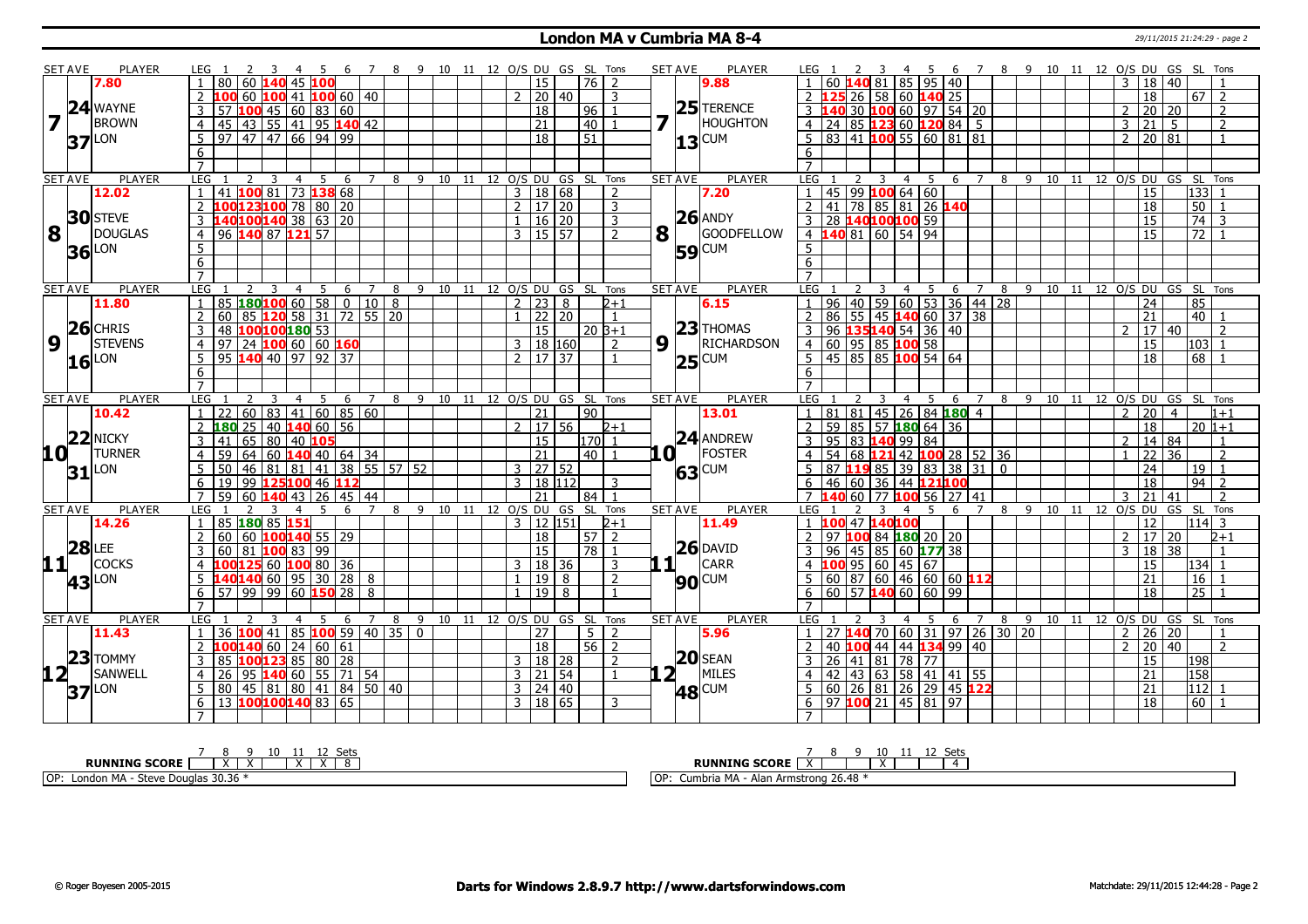## **London MA**

### **Cumbria MA**

| <b>PLAYER</b>        |    | W/Liwonilost! | <b>AVE</b> | <b>TAVE</b>       | <b>POINTS DARTS TONS TON+180</b> |            |    |      |    | <b>TONS</b> | <b>PLAYER</b>            |    | W/L WON LOST   | <b>AVE</b> |       | TAVE POINTS DARTS TONS TON+ 180 |                 |    |  | <b>TONS</b> |
|----------------------|----|---------------|------------|-------------------|----------------------------------|------------|----|------|----|-------------|--------------------------|----|----------------|------------|-------|---------------------------------|-----------------|----|--|-------------|
| Lewis McGurn         |    |               | 26.83      | 16.49             | 2978                             | 111<br>⊥⊥⊥ |    |      |    | $12+4$      | Michael Sowerbv          |    |                | 24.79      | 12.96 | 2677                            | 108             |    |  | $10 + 2$    |
| Reece Robinson       |    |               | 25.65      | 9.88              | 2770                             | 108        |    |      |    | $8 + 1$     | Alan Armstrong           |    |                | 26.48      | 16.14 | 2860                            | 108             |    |  | 13+0        |
| Gene Hill            |    |               | 23.30      | 13.57             | 3192                             | 137        |    |      |    | $11 + 1$    | <b>Trevor Watters</b>    |    |                | 23.62      | 11.81 | 3283                            | 139             |    |  | $10 + 0$    |
| Diogo Portela        |    |               | 26.44      | 10.76             | 2485                             | 94         |    |      |    | $9 + 0$     | Steven Jackson           |    |                | 25.44      | 12.31 | 2290                            | 90 <sup>1</sup> |    |  | $11+0$      |
| Tony Hamit           |    |               | 29.91      | 10.95             | 2004                             | 67         |    |      |    | $9 + 1$     | <b>Ricky Winder</b>      |    |                | 25.30      | 7.35  | 1670 l                          | 66              |    |  | $5 + 2$     |
| Conan Whitehead      |    |               | 27.38      | 20.70             | 2930                             | 107        | 16 |      |    | $19 + 0$    | Richard Hall             |    |                | 25.64      | 13.72 | 2744                            | 107             |    |  | 12+0        |
| <b>Wayne Brown</b>   |    |               | 24.37      | 7.80 <sub>1</sub> | 2242                             | 92         |    |      |    | $7 + 0$     | Terence Houghton         |    |                | 25.13      | 9.88  | 2438                            | 97              |    |  | $8 + 0$     |
| <b>Steve Douglas</b> |    |               | 30.36      | 12.02             | 2004                             | 66 l       |    |      |    | $10 + 0$    | <b>Andy Goodfellow</b>   |    |                | 26.59      | 7.201 | 1675                            | 63              |    |  | $6 + 0$     |
| <b>Chris Stevens</b> |    |               | 26.16      | 11.80             | 2485                             | 95         |    |      |    | $9+2$       | <b>Thomas Richardson</b> |    |                | 23.25      | 6.15  | 2209                            | 95              |    |  | $5 + 0$     |
| Nicky Turner         |    |               | 22.31      | 10.42             | 3123                             | 140        |    |      |    | $8 + 1$     | Andrew Foster            |    |                | 24.63      | 13.01 | 3374                            | 137             |    |  | $10 + 2$    |
| Lee Cocks            |    |               | 28.43      | 14.26             | 2871                             | 101        |    |      |    | $11+1$      | David Carr               |    |                | 26.90      | 11.49 | 2717                            | 101             |    |  | $9 + 1$     |
| <b>Tommy Sanwell</b> |    |               | 23.37      | 11.43             | 2945                             | 126        |    |      |    | $10 + 0$    | <b>Sean Miles</b>        |    |                | 20.48      | 5.96  | 2478                            | 121             |    |  | $5 + 0$     |
| <b>TOTALS</b>        | 41 | 26            | 25.75      |                   | 32029                            | 12441      | 82 | 30 I | 11 |             | 123+11   TOTALS          | 26 | 4 <sub>1</sub> | 24.69      |       | 30415                           | 1232            | 66 |  | $104 + 7$   |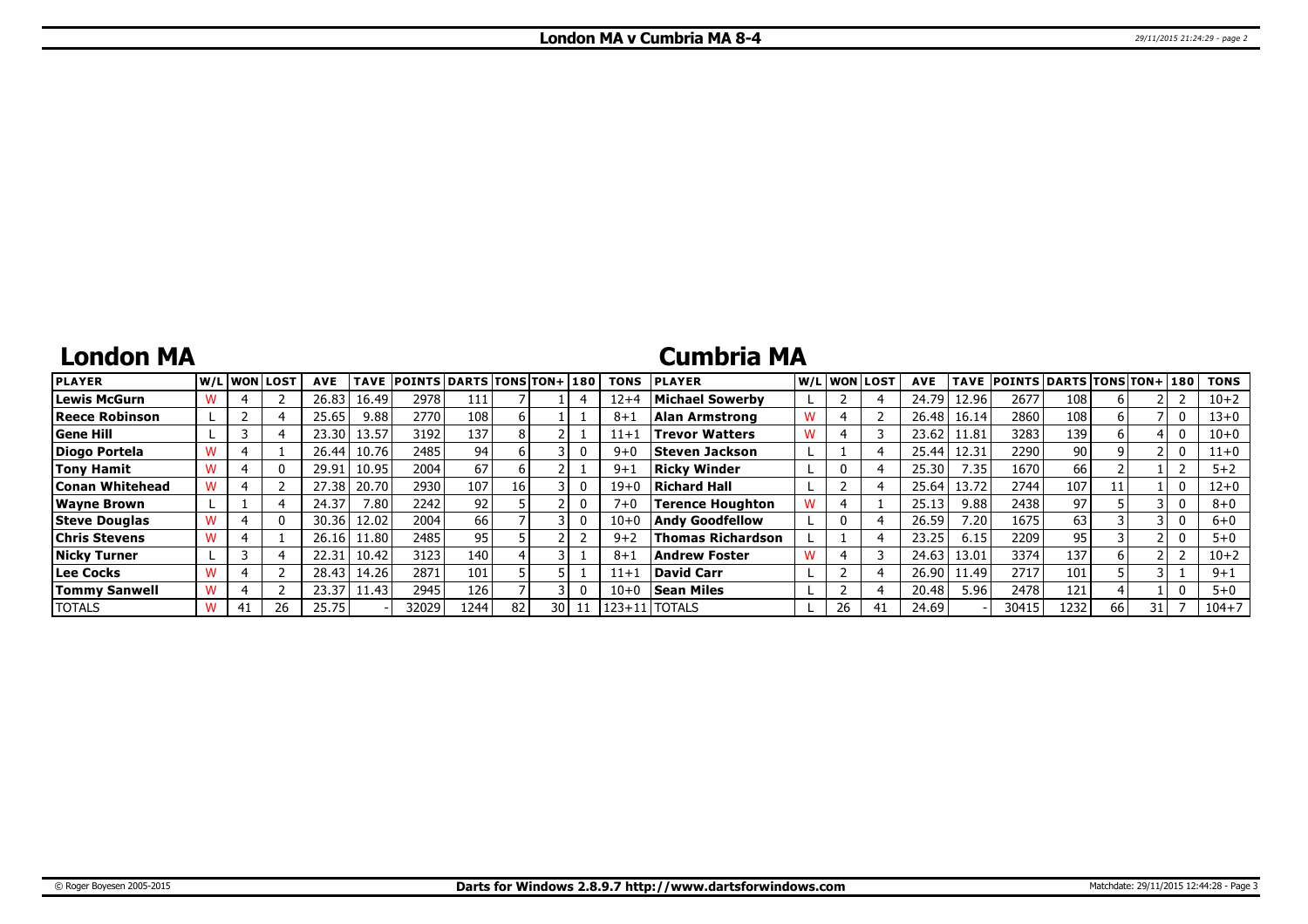### **London WA v Cumbria WA 3-3** 29/11/2015 21:24:50 - page 1

|                         | <b>SET AVE</b> | <b>PLAYER</b>    | LEG 1<br>3                                          | 4 5 6 7 8 9 10 11 12 O/S DU GS SL Tons |                                    |                |              |                                |                 |                | <b>SET AVE</b>          | PLAYER        | LEG 1                                                |                                  | 4 5 6 7 8 9 10 11 12 O/S DU GS SL Tons  |                     |     |                |  |                      |                           |                                    |  |
|-------------------------|----------------|------------------|-----------------------------------------------------|----------------------------------------|------------------------------------|----------------|--------------|--------------------------------|-----------------|----------------|-------------------------|---------------|------------------------------------------------------|----------------------------------|-----------------------------------------|---------------------|-----|----------------|--|----------------------|---------------------------|------------------------------------|--|
|                         |                | 5.40             |                                                     | 81 <b>100</b> 64 <b>100</b> 94 20      |                                    |                |              | 21                             | $\overline{20}$ | $\overline{2}$ |                         | 5.90          |                                                      | 41                               | $100123$ 95 20 20                       |                     |     |                |  | $2 \mid 23 \mid 20$  |                           | $\overline{z}$                     |  |
|                         |                |                  |                                                     | 41 100 75 41 56 28                     |                                    |                |              | $\overline{21}$                | 20              | $\overline{2}$ |                         |               | $\overline{2}$                                       |                                  | 100 <mark>140</mark> 60 41 94 30 36     |                     |     |                |  | $3 \mid 21 \mid 36$  |                           | $\overline{2}$                     |  |
|                         |                | $ 22 $ DEBS      | 85 45 100 81 60<br>$\mathbf{3}$<br>$22^{\circ}$     |                                        |                                    |                |              | 18                             | 108             |                |                         | $23$ VAL      | 3<br>81                                              |                                  | $43 \mid 60 \mid 45 \mid 85$ 127 60     |                     |     |                |  | $2 \mid 20 \mid 60$  |                           | $\mathbf{1}$                       |  |
| $\bf{1}$                |                | <b>WATLING</b>   | $\overline{4}$                                      |                                        |                                    |                |              |                                |                 |                |                         | HARGRAVE      | $\overline{4}$                                       |                                  |                                         |                     |     |                |  |                      |                           |                                    |  |
|                         |                |                  |                                                     |                                        |                                    |                |              |                                |                 |                |                         |               |                                                      |                                  |                                         |                     |     |                |  |                      |                           |                                    |  |
|                         | 58             | LON              | 5 <sub>2</sub>                                      |                                        |                                    |                |              |                                |                 |                |                         | 48 CUM        | 5                                                    |                                  |                                         |                     |     |                |  |                      |                           |                                    |  |
|                         |                |                  | $\overline{6}$                                      |                                        |                                    |                |              |                                |                 |                |                         |               | 6                                                    |                                  |                                         |                     |     |                |  |                      |                           |                                    |  |
|                         |                |                  | $\overline{7}$                                      |                                        |                                    |                |              |                                |                 |                |                         |               | $\overline{7}$                                       |                                  |                                         |                     |     |                |  |                      |                           |                                    |  |
|                         | SET AVE        | <b>PLAYER</b>    | <b>LEG</b><br>$\mathcal{P}$<br>3<br>$\overline{4}$  | -5<br>6<br>$7\overline{ }$             |                                    |                |              | 8 9 10 11 12 0/S DU GS SL Tons |                 |                | <b>SET AVE</b>          | <b>PLAYER</b> | <b>LEG</b><br>$\overline{2}$                         | 3<br>$\overline{4}$              | -5<br>6                                 | $\overline{7}$      | 8   |                |  |                      |                           | 9 10 11 12 0/S DU GS SL Tons       |  |
|                         |                | 8.54             | $\boxed{1}$<br>58                                   | $100$ 46 $135$ 130 0 32                |                                    |                |              | 3   21   32                    |                 | 3              |                         | 1.00          | 40<br>$\mathbf{1}$                                   |                                  | $\boxed{43}$ 76 24 22 22                |                     |     |                |  | 18                   |                           | 274                                |  |
|                         |                |                  | 60 58 25 58 140 84 76<br>2                          |                                        |                                    |                |              | 3   21   76                    |                 | $\overline{1}$ |                         |               | $\overline{2}$<br>$\overline{55}$<br>$\overline{7}$  |                                  | 60   43   22   43 <mark>100</mark>      |                     |     |                |  | 21                   |                           | 171                                |  |
|                         |                | $25$ CASEY       | 44 135 52 56 114<br>$\overline{\mathbf{3}}$<br>100  |                                        |                                    |                |              | $3 \mid 18 \mid 114$           |                 | 3              |                         | $17$ MARY     | $\overline{3}$<br>60<br>$\overline{141}$             | 81                               | 95 95                                   |                     |     |                |  | 15                   |                           | 129                                |  |
| $\overline{\mathbf{2}}$ |                | <b>GALLAGHER</b> | $\overline{4}$                                      |                                        |                                    |                |              |                                |                 | 2              |                         | PAINE         | $\overline{4}$                                       |                                  |                                         |                     |     |                |  |                      |                           |                                    |  |
|                         | 05             | LON              |                                                     |                                        |                                    |                |              |                                |                 |                | 20                      | CUM           | $\overline{5}$                                       |                                  |                                         |                     |     |                |  |                      |                           |                                    |  |
|                         |                |                  | $\frac{5}{6}$                                       |                                        |                                    |                |              |                                |                 |                |                         |               | $\overline{6}$                                       |                                  |                                         |                     |     |                |  |                      |                           |                                    |  |
|                         |                |                  | $\overline{7}$                                      |                                        |                                    |                |              |                                |                 |                |                         |               | $\overline{7}$                                       |                                  |                                         |                     |     |                |  |                      |                           |                                    |  |
|                         | <b>SET AVE</b> | <b>PLAYER</b>    | <b>LEG</b><br>2<br>$\overline{3}$<br>$\overline{4}$ | $\overline{5}$                         | 6 7 8 9 10 11 12 0/S DU GS SL Tons |                |              |                                |                 |                | <b>SET AVE</b>          | <b>PLAYER</b> | LEG                                                  | 3                                | 5                                       | $6 \quad 7 \quad 8$ |     |                |  |                      |                           | 9 10 11 12 0/S DU GS SL Tons       |  |
|                         |                | 5.54             | $\overline{1}$<br>41 <sup>1</sup>                   | $30 80 60 26$ 100 60 88 0              |                                    |                |              | $\overline{27}$                | 16              |                |                         | 5.55          | $\overline{26}$<br>41                                | 41                               | $92$ 83 <b>100</b> 0 42 56 20           |                     |     |                |  | $\overline{2}$       | 29 20                     |                                    |  |
|                         |                |                  | 2                                                   | $60$ 41 85 41 88 14 24 0               |                                    | 8              | 2 29         | 8                              |                 | $\mathbf{1}$   |                         |               | $\overline{2}$<br>70                                 | 60 44 50                         | $26$ 59 81 43 43                        |                     |     |                |  | $\overline{27}$      |                           | $\overline{25}$                    |  |
|                         |                | $ 19 $ TAMMY     | $\overline{3}$<br>81                                | 45 41 60 60 114                        |                                    |                | 3            | 21 114                         |                 | $\mathcal{P}$  |                         | 19 MICHELLE   | $\mathbf{3}$<br>80                                   | 30   60   26                     | 43 60 55                                |                     |     |                |  | 21                   |                           | 147                                |  |
| 3                       |                | <b>MACKENZIE</b> | 26 81 60 45 100 59<br>4                             |                                        |                                    |                |              | 18                             | 1301            |                | $\overline{\mathbf{3}}$ | MCGIMPSEY     | $\overline{4}$                                       |                                  | 27 85 140 91 43                         |                     |     |                |  | 3   18   43          |                           | $\overline{2}$                     |  |
|                         |                | LON              | 5   45   60   40   85   60   41   40                |                                        |                                    |                |              | $\overline{21}$                | 130             |                |                         | $61$ CUM      | $\overline{5}$<br>$100$ 41 45 85 85 45 0 100         |                                  |                                         |                     |     |                |  |                      | $3 \mid 24 \mid 100 \mid$ | $\overline{2}$                     |  |
|                         | 22             |                  | 6                                                   |                                        |                                    |                |              |                                |                 |                |                         |               | 6                                                    |                                  |                                         |                     |     |                |  |                      |                           |                                    |  |
|                         |                |                  | $\overline{7}$                                      |                                        |                                    |                |              |                                |                 |                |                         |               | $\overline{7}$                                       |                                  |                                         |                     |     |                |  |                      |                           |                                    |  |
|                         | <b>SET AVE</b> | <b>PLAYER</b>    | <b>LEG</b><br>$\overline{3}$<br>4                   | $5\quad 6\quad 7\quad 8$               |                                    |                |              | 9 10 11 12 0/S DU GS SL Tons   |                 |                | <b>SET AVE</b>          | <b>PLAYER</b> | LEG 1                                                | $\overline{3}$<br>$\overline{4}$ | $-5$                                    | 6 7                 | 8   |                |  |                      |                           | 9 10 11 12 0/S DU GS SL Tons       |  |
|                         |                | 7.21             | 41 95 100 41 100 25 63 36<br>$\overline{1}$         |                                        |                                    |                | $\mathbf{1}$ | $\frac{122}{36}$               |                 | $\overline{z}$ |                         | 2.00          | 92   60   45   60   60   100   62<br>$\mathbf{1}$    |                                  |                                         |                     |     |                |  | 21                   |                           | $\overline{22}$                    |  |
|                         |                |                  | $60$ 85 100 60 100 64 32<br>2                       |                                        |                                    |                |              | $2 \ 20 \ 32$                  |                 | $\overline{z}$ |                         |               | $\overline{2}$                                       |                                  |                                         | $9 \mid 28$         |     |                |  | 21                   |                           | $142$ 1                            |  |
|                         |                |                  |                                                     |                                        |                                    |                |              |                                |                 |                |                         |               |                                                      |                                  |                                         |                     |     |                |  |                      |                           |                                    |  |
| 4                       |                |                  |                                                     |                                        |                                    |                |              |                                |                 |                |                         |               |                                                      |                                  |                                         |                     |     |                |  |                      |                           |                                    |  |
|                         |                | $24$ CARLY       | 55 100100 55 38 121 32<br>$\overline{3}$            |                                        |                                    |                |              | $2 \times 120 \times 32$       |                 | $\mathbf{3}$   |                         | $19$ STACEY   | $\overline{3}$                                       |                                  |                                         |                     |     |                |  | 18                   |                           | 170                                |  |
|                         |                | <b>TOWNSEND</b>  | $\overline{4}$                                      |                                        |                                    |                |              |                                |                 |                | 4                       | <b>THAME</b>  | $\overline{4}$                                       |                                  |                                         |                     |     |                |  |                      |                           |                                    |  |
|                         | 24             | LON              | $5\overline{}$                                      |                                        |                                    |                |              |                                |                 |                | 48                      | CUM           | $\overline{5}$                                       |                                  |                                         |                     |     |                |  |                      |                           |                                    |  |
|                         |                |                  | $\overline{6}$                                      |                                        |                                    |                |              |                                |                 |                |                         |               | $\overline{6}$                                       |                                  |                                         |                     |     |                |  |                      |                           |                                    |  |
|                         |                |                  | $\overline{7}$                                      |                                        |                                    |                |              |                                |                 |                |                         |               | $\overline{7}$                                       |                                  |                                         |                     |     |                |  |                      |                           |                                    |  |
|                         | <b>SET AVE</b> | <b>PLAYER</b>    | LEG<br>$\overline{3}$<br>$\overline{4}$             | - 5<br>6                               | 7 8                                |                |              | 9 10 11 12 O/S DU GS SL Tons   |                 |                | <b>SET AVE</b>          | <b>PLAYER</b> | LEG <sub>1</sub>                                     | 3<br>$\overline{4}$              | $\overline{5}$                          |                     |     |                |  |                      |                           | 6 7 8 9 10 11 12 0/S DU GS SL Tons |  |
|                         |                | 4.41             | $\overline{1}$                                      | 60   41   41   101   76   36   0       | $\boxed{4}$                        | $\overline{2}$ |              | $2 \ 29 \ 2$                   |                 | $\mathcal{L}$  |                         | 3.40          | 43<br>$\overline{7}$<br>$\mathbf{1}$                 |                                  | 36 60 45 41 95 55 41 66                 |                     |     |                |  | 30                   |                           | $\overline{12}$                    |  |
|                         |                |                  | 81 28 29 58 45 58 100 62 40<br>$\overline{2}$       |                                        |                                    |                |              | 2   26   40                    |                 | $\overline{1}$ |                         |               | $\overline{85}$<br>$\overline{2}$<br>60              |                                  | $141$ 45 60 81 55 32                    |                     |     |                |  | 24                   |                           | $\overline{42}$                    |  |
|                         | 17             | <b>LEANNE</b>    | 78 60 100 26 55 44 60 37 0<br>$\mathbf{3}$          |                                        |                                    |                |              | 27                             | $41$   1        |                |                         | <b>17</b> ANN | 41 <b>140</b> 80 45 <b>100</b> 63 16 8 4<br>3        |                                  |                                         |                     |     | $\overline{4}$ |  | $ 28\rangle$         | $\overline{4}$            | $\overline{2}$                     |  |
| 5                       |                | <b>TOPPER</b>    | 83 43 41 60 95 59 40 30 10 40<br>$\overline{4}$     |                                        |                                    |                |              | 3   30   40                    |                 |                | 5                       | SCHOLEY       | 26 65 <b>100</b> 45 41 60 60 36 36<br>$\overline{4}$ |                                  |                                         |                     |     |                |  | 27                   |                           | 32 1                               |  |
|                         |                | LON              | 5                                                   |                                        |                                    |                |              |                                |                 |                |                         |               | 5                                                    |                                  |                                         |                     |     |                |  |                      |                           |                                    |  |
|                         | 53             |                  | 6                                                   |                                        |                                    |                |              |                                |                 |                |                         | 60 CUM        | 6                                                    |                                  |                                         |                     |     |                |  |                      |                           |                                    |  |
|                         |                |                  | $\overline{7}$                                      |                                        |                                    |                |              |                                |                 |                |                         |               | $\overline{7}$                                       |                                  |                                         |                     |     |                |  |                      |                           |                                    |  |
|                         | SET AVE        | <b>PLAYER</b>    | <b>LEG</b><br>4                                     | 5<br>6<br>$\bar{z}$                    | 8                                  |                |              | 9 10 11 12 0/S DU GS SL Tons   |                 |                | <b>SET AVE</b>          | <b>PLAYER</b> | LEG<br>$\overline{2}$                                | 3<br>4                           | 5<br>6                                  | 7                   |     |                |  |                      |                           | 8 9 10 11 12 O/S DU GS SL Tons     |  |
|                         |                | 5.80             | $\overline{1}$                                      | 45 140 45 77 58 10 26                  |                                    |                |              | 22 26                          |                 | $\overline{2}$ |                         | 10.40         | $\mathbf{1}$<br>22                                   |                                  | $\vert$ 62   85   40 <b>140</b> 45   47 |                     |     |                |  | 21                   |                           | 60 1                               |  |
|                         |                |                  | $\overline{2}$<br>60.                               | 24 81 36 28 35 100 82 23               |                                    |                |              | 27                             | $32$   1        |                |                         |               | $\overline{2}$<br>28<br>66                           |                                  | $100$ 45 45 60 41 44 63 9               |                     |     |                |  | 29 <br>$\mathcal{L}$ | $\mathsf{q}$              | $\overline{1}$                     |  |
|                         |                | $20$ STEPH       | $\mathbf{3}$<br>41 I                                | 45 41 62 85 41 80 42 48 16             |                                    |                |              | $\sqrt{28}$ 16                 |                 |                |                         | $21$ JANICE   | $\overline{3}$                                       |                                  | $41 \mid 60 \mid 26$ 140 40 48          |                     | 0 I | $\Omega$       |  | $\overline{27}$      |                           | $6 \mid 2$                         |  |
| 6                       |                | <b>STUTLEY</b>   | $60$   22   60 100<br>4 140                         |                                        |                                    |                |              | 15                             | 119 2           |                |                         | <b>WILSON</b> | 4140                                                 |                                  | 79 43 140 59 40                         |                     |     |                |  | 3   18   40          |                           | <sup>2</sup>                       |  |
|                         |                |                  | $\overline{5}$                                      |                                        |                                    |                |              | $\overline{18}$                | 100             |                | $6\vert$ <sup>T</sup>   |               | 41                                                   | $140$ 100 41                     | $\overline{81}$<br>98                   |                     |     |                |  | $\overline{2}$       | 17 98                     | $\overline{2}$                     |  |
|                         |                | <b>49 LON</b>    | 81 60 81 59 60 60                                   |                                        |                                    |                |              |                                |                 |                |                         | <b>78</b> CUM | $\overline{5}$                                       |                                  |                                         |                     |     |                |  |                      |                           |                                    |  |
|                         |                |                  | 6<br>$\overline{7}$                                 |                                        |                                    |                |              |                                |                 |                |                         |               | 6                                                    |                                  |                                         |                     |     |                |  |                      |                           |                                    |  |

| Gat                                                                                | اہے                                                                      |
|------------------------------------------------------------------------------------|--------------------------------------------------------------------------|
| ーー                                                                                 | ーー                                                                       |
| <b>RUNNING SCORE</b>                                                               | <b>RUNNING SCORE</b>                                                     |
| $\overline{\phantom{a}}$                                                           | $\ddot{\phantom{1}}$                                                     |
| IOP:<br>…don W∆<br>ີລc≙∨ .<br>Gallagher<br>∵ Galle<br>™aon w∧<br>، ب ک<br>יטש<br>. | 101A<br>$ -$<br>4۶ ،<br>TOI<br>l Hargrave 23.48<br>Iumbria<br><b>VVF</b> |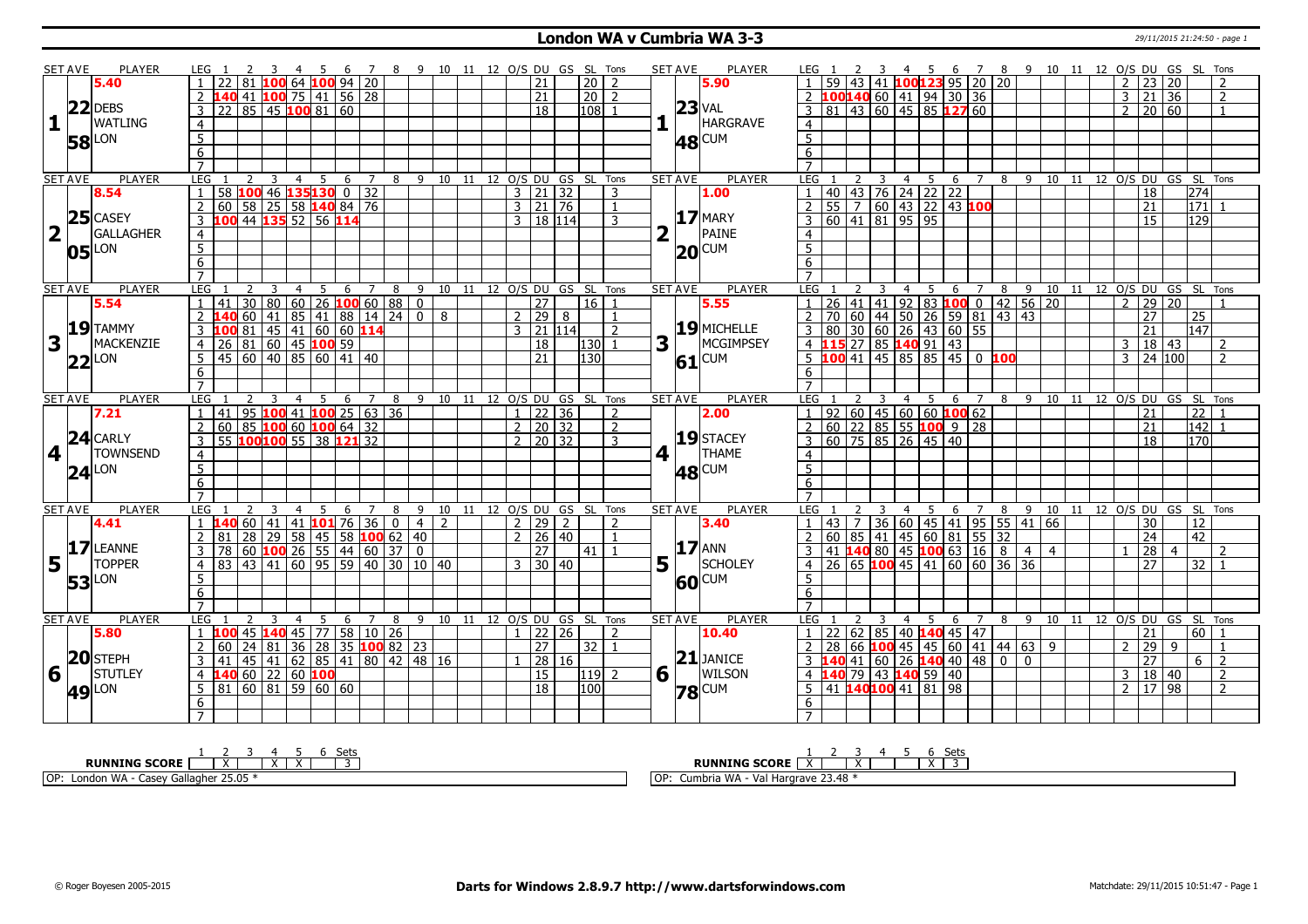# **London WA**

### **Cumbria WA**

| <b>PLAYER</b>          | <b>W/LIWONILOST</b> |    | <b>AVE</b> |        | <b>TAVE POINTS DARTS TONS TON+ 180</b> |      |    | <b>TONS</b> | <b>IPLAYER</b>      |    | W/Liwonilost | <b>AVE</b> |                   | TAVE  POINTS DARTS TONS TON+ 180 |     |    |    | TONS    |
|------------------------|---------------------|----|------------|--------|----------------------------------------|------|----|-------------|---------------------|----|--------------|------------|-------------------|----------------------------------|-----|----|----|---------|
| Debs Watling           |                     |    | 22.58      | ا 40.ر | 1355                                   | 60 I |    | $5 + C$     | Val Hargrave        |    |              | 23.48      | 5.90 l            | 15031                            | 64  |    |    |         |
| <b>Casey Gallagher</b> |                     |    | 25.05      | 8.54   | 1503                                   | 60 l |    | $7 + C$     | <b>Mary Paine</b>   |    |              | 17.20      | 1.00 <sup>1</sup> | 929                              | 54  |    |    |         |
| <b>Tammy MacKenzie</b> |                     |    | 19.22      | 54.د   | 2229                                   | 116  |    | $5+$        | Michelle McGimpsey  |    |              | 19.61      | 5.55              | 2333                             | 119 |    |    |         |
| <b>Carly Townsend</b>  |                     |    | 24.24      | 7.21.  | 1503                                   | 62   | OΙ |             | <b>Stacev Thame</b> |    |              | 19.48      | 2.00 l            | 1169                             | 60  |    | 01 |         |
| Leanne Topper          |                     |    |            | 1.41   | 1963                                   | 112  |    | $4 + 0$     | <b>Ann Scholev</b>  |    |              | 17.60      | 3.40              | 1918                             | 109 |    |    |         |
| <b>Steph Stutley</b>   |                     |    | 20.49'     | ا 80.ز | 2254                                   | 110' |    | $5 + C$     | Janice Wilson       |    |              | 21.78      | 10.40             | 24391                            | 112 |    |    | $8 + 0$ |
| <b>TOTALS</b>          | 13                  | 10 | 20.78      |        | 10807                                  | 520  | ы  | $33+0$      | <b>ITOTALS</b>      | 10 |              | 19.87      |                   | 10291                            | 518 | 15 |    | $24+0$  |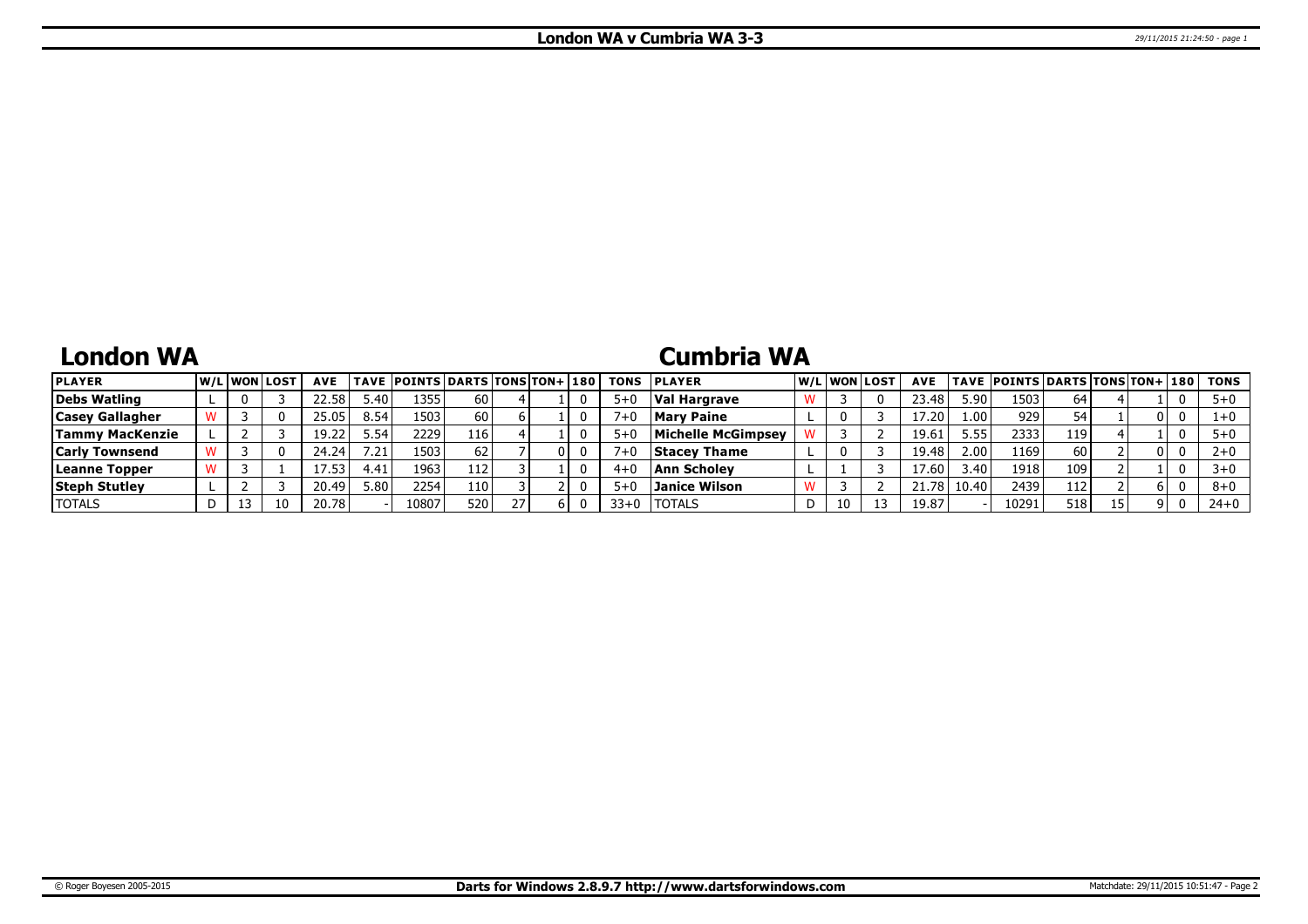#### **London MB v Cumbria MB 7-5** 29/11/2015 21:25:12 - page 1

|             | <b>SET AVE</b> | <b>PLAYER</b>       | LEG 1<br>2                                            | $\overline{\mathbf{3}}$ | 456                                     |                 |                | 7 8 9 10 11 12 O/S DU GS SL Tons   |  |                                   |                 |                | <b>SET AVE</b>         | <b>PLAYER</b>       | LEG <sub>1</sub>        |                                                                                                                                                  | 3              |                 |                |                                               |                |   |         |  |                |                     | 4 5 6 7 8 9 10 11 12 O/S DU GS SL Tons |                                |   |
|-------------|----------------|---------------------|-------------------------------------------------------|-------------------------|-----------------------------------------|-----------------|----------------|------------------------------------|--|-----------------------------------|-----------------|----------------|------------------------|---------------------|-------------------------|--------------------------------------------------------------------------------------------------------------------------------------------------|----------------|-----------------|----------------|-----------------------------------------------|----------------|---|---------|--|----------------|---------------------|----------------------------------------|--------------------------------|---|
|             |                | 11.01               | 59<br>84                                              |                         | 140121 23 60                            |                 |                |                                    |  | 18                                | $14$   2        |                |                        | 6.06                |                         | 41                                                                                                                                               | 97             |                 |                | 83 30 135 70                                  |                |   |         |  | 3 21           |                     | l 70.                                  |                                |   |
|             |                |                     |                                                       |                         | 26 21 <b>100</b> 41 66 77 50 20         |                 |                |                                    |  | 2   26   20                       |                 | $\overline{2}$ |                        |                     | 2                       | 85 135                                                                                                                                           |                |                 |                | 60   45   45   41   78   9                    |                |   |         |  |                | 24                  |                                        | 3 <sup>1</sup><br>$\mathbf{1}$ |   |
|             |                | $24$ SEAN           | $\overline{3}$<br>100                                 |                         | 80 100 100 53 68                        |                 |                |                                    |  |                                   |                 |                |                        | $22$ GAVIN          |                         |                                                                                                                                                  |                |                 |                |                                               |                |   |         |  |                | 18                  |                                        | 36<br>$\overline{2}$           |   |
|             |                | CAIN                |                                                       |                         |                                         |                 |                |                                    |  | 3   18   68                       |                 | 3              |                        | TAYLOR              |                         | $\begin{array}{ c c c c c c c c }\n\hline\n3 & 100 & 136 & 85 & 45 & 47 & 52 \\ \hline\n4 & 30 & 82 & 58 & 60 & 100 & 57 \\ \hline\n\end{array}$ |                |                 |                |                                               |                |   |         |  |                |                     |                                        |                                |   |
| 1           |                |                     | 60 100 24 100 140 37 40<br>$\overline{4}$             |                         |                                         |                 |                |                                    |  | 1   19   40                       |                 | 3              |                        |                     |                         |                                                                                                                                                  |                |                 |                |                                               |                |   |         |  |                | 18                  |                                        | $114$ 1                        |   |
|             | 57             | LON                 | 5                                                     |                         |                                         |                 |                |                                    |  |                                   |                 |                |                        | $85$ <sup>CUM</sup> | -5                      |                                                                                                                                                  |                |                 |                |                                               |                |   |         |  |                |                     |                                        |                                |   |
|             |                |                     | 6                                                     |                         |                                         |                 |                |                                    |  |                                   |                 |                |                        |                     | 6                       |                                                                                                                                                  |                |                 |                |                                               |                |   |         |  |                |                     |                                        |                                |   |
|             |                |                     | $\overline{7}$                                        |                         |                                         |                 |                |                                    |  |                                   |                 |                |                        |                     | $\overline{7}$          |                                                                                                                                                  |                |                 |                |                                               |                |   |         |  |                |                     |                                        |                                |   |
|             | <b>SET AVE</b> | PLAYER              | LEG                                                   | $\overline{3}$<br>4     | 5                                       |                 |                | 6 7 8 9 10 11 12 O/S DU GS SL Tons |  |                                   |                 |                | <b>SET AVE</b>         | PLAYER              | LEG 1                   | 2                                                                                                                                                | $\overline{3}$ | $\overline{4}$  | $\overline{5}$ |                                               |                |   |         |  |                |                     | 6 7 8 9 10 11 12 0/S DU GS SL Tons     |                                |   |
|             |                | 6.07                | 45 85 15 45 47 45<br>$\mathbf{1}$                     |                         |                                         |                 |                |                                    |  | 18                                | 219             |                |                        | 9.34                |                         | 1   60   60   140   100   89   52                                                                                                                |                |                 |                |                                               |                |   |         |  |                | 2   17   52         |                                        | $\overline{2}$                 |   |
|             |                |                     | 55 45 125140 96<br>$\overline{2}$                     |                         |                                         |                 |                |                                    |  | 15                                | $40$   2        |                |                        |                     |                         | 2 <b>140 180</b> 41 60 60 20                                                                                                                     |                |                 |                |                                               |                |   |         |  |                | 3   18   20         |                                        | $2 + 1$                        |   |
|             |                | $21$ MATT           | 3                                                     |                         | 60 <b>140</b> 58 <b>102</b> 1 40        |                 |                |                                    |  | 21 40                             |                 | 3              |                        | $24$ MICHAEL        | $\overline{3}$          | 140                                                                                                                                              |                |                 |                | 60 60 <b>100</b> 25 60                        |                |   |         |  |                | 18                  |                                        | $56$   2                       |   |
|             | $2\sqrt{1}$    | WINZAR              | 70<br>$\overline{4}$                                  |                         | $\mid$ 60   36   26   60   95   96   18 |                 |                |                                    |  | $\overline{24}$                   | 40              |                |                        | SOWERBY             | $\overline{4}$          | 9                                                                                                                                                |                |                 |                | 78 60 62 134 81 25 12 40                      |                |   |         |  |                | 3 27 40             |                                        | $\mathbf{1}$                   |   |
|             |                | 86 LON              | 5                                                     |                         |                                         |                 |                |                                    |  |                                   |                 |                |                        | <b>35</b> CUM       | $5\overline{)}$         |                                                                                                                                                  |                |                 |                |                                               |                |   |         |  |                |                     |                                        |                                |   |
|             |                |                     | $6\overline{}$                                        |                         |                                         |                 |                |                                    |  |                                   |                 |                |                        |                     | 6                       |                                                                                                                                                  |                |                 |                |                                               |                |   |         |  |                |                     |                                        |                                |   |
|             |                |                     | $\overline{7}$                                        |                         |                                         |                 |                |                                    |  |                                   |                 |                |                        |                     | $\overline{7}$          |                                                                                                                                                  |                |                 |                |                                               |                |   |         |  |                |                     |                                        |                                |   |
|             | <b>SET AVE</b> | <b>PLAYER</b>       | <b>LEG</b>                                            | $\overline{4}$          | 5 <sup>1</sup><br>- 6                   | $\overline{7}$  | 8              | 9 10 11 12 O/S DU GS SL Tons       |  |                                   |                 |                | <b>SET AVE</b>         | <b>PLAYER</b>       | <b>LEG</b>              |                                                                                                                                                  | $\overline{3}$ | $\overline{4}$  | -5             | -6                                            | $\overline{7}$ | 8 |         |  |                |                     | 9 10 11 12 0/S DU GS SL Tons           |                                |   |
|             |                | 6.79                | $60$ 125 85 100 91 40<br>$\mathbf{1}$                 |                         |                                         |                 |                |                                    |  | 3   18   40                       |                 | $\mathcal{L}$  |                        | 4.97                | $\overline{1}$          | 85 <b>125</b> 60   45   22 <b>132</b>                                                                                                            |                |                 |                |                                               |                |   |         |  |                | 18                  |                                        | $32$   2                       |   |
|             |                |                     | 45<br>$\overline{2}$                                  |                         | 45 140 97 58 60 36 0                    |                 |                |                                    |  | 24                                | $20 \mid 1$     |                |                        |                     | $\overline{2}$          | 85<br>$\overline{75}$                                                                                                                            |                |                 |                | $144 \mid 60 \mid 66 \mid 43 \mid 68 \mid 60$ |                |   |         |  |                | 3   24   60         |                                        |                                |   |
|             |                | $23$ MICHAEL        | 3<br>21                                               |                         | $83 60 80 59$ 100 60 38                 |                 |                |                                    |  | $1 \overline{)22} \overline{)38}$ |                 | $\mathbf{1}$   |                        | $22$ BRIAN          | $\overline{\mathbf{3}}$ | $\boxed{45}$ 58 60 30 70 81 62 63                                                                                                                |                |                 |                |                                               |                |   |         |  |                | 24                  | 32                                     |                                |   |
| 3           |                | <b>ARTISS</b>       | 60<br>$\overline{4}$                                  |                         | 45 100 60 81 41 114                     |                 |                |                                    |  | $3$   21   114                    |                 | $\mathcal{P}$  | 3                      | FAWCETT             | $\overline{4}$          | 140 55 100 41 95                                                                                                                                 |                |                 |                | 46                                            |                |   |         |  |                | 18                  |                                        | 24 2                           |   |
|             |                |                     | 5                                                     |                         |                                         |                 |                |                                    |  |                                   |                 |                |                        | <b>CUM</b>          | 5                       |                                                                                                                                                  |                |                 |                |                                               |                |   |         |  |                |                     |                                        |                                |   |
|             |                | $34$ <sup>LON</sup> | 6                                                     |                         |                                         |                 |                |                                    |  |                                   |                 |                | 81                     |                     | 6                       |                                                                                                                                                  |                |                 |                |                                               |                |   |         |  |                |                     |                                        |                                |   |
|             |                |                     | $\overline{7}$                                        |                         |                                         |                 |                |                                    |  |                                   |                 |                |                        |                     | $\overline{7}$          |                                                                                                                                                  |                |                 |                |                                               |                |   |         |  |                |                     |                                        |                                |   |
|             | <b>SET AVE</b> | <b>PLAYER</b>       | LEG                                                   | 4                       | -5<br>6                                 | $7\overline{ }$ | 8              | 9 10 11 12 O/S DU GS SL            |  |                                   |                 | Tons           | <b>SET AVE</b>         | <b>PLAYER</b>       | LEG                     |                                                                                                                                                  |                | $\overline{4}$  | 5              | 6                                             |                | 8 | 9 10 11 |  |                |                     | 12 O/S DU GS SL Tons                   |                                |   |
|             |                | 11.43               | 100 <mark>100</mark> 100 41 <mark>100</mark> 20 20 18 |                         |                                         |                 |                |                                    |  | $\overline{24}$                   | $\mathcal{P}$   | 4              |                        | 7.62                | $\overline{1}$          | 100                                                                                                                                              |                | $26 60 $ 100 60 |                |                                               | 44 32 79       |   |         |  | $\overline{3}$ | 24 79               |                                        |                                |   |
|             |                |                     | $\overline{2}$                                        | 60 60 100 59            |                                         |                 |                |                                    |  | $\overline{15}$                   | 82              | $\mathcal{L}$  |                        |                     | 2                       | 55                                                                                                                                               |                |                 |                | 45 60 140100101                               |                |   |         |  | $\mathbf{R}$   | 18 101              |                                        | 3                              |   |
|             |                | $23$ ROBBIE         | $\overline{3}$<br>85                                  |                         |                                         |                 | 6 <sup>1</sup> | $\overline{4}$                     |  | $\sqrt{25/4}$                     |                 |                |                        | $21$ BRIAN          | 3                       | 22<br>60                                                                                                                                         |                |                 |                | 60 83 24 100 78 34                            |                |   |         |  |                | 24                  | 40                                     | $\mathbf{1}$                   |   |
| 4           |                | HAIN                | $\overline{4}$<br>60                                  |                         | <b>83</b> 81 60 60 92 30                |                 |                |                                    |  | $1 \mid 16 \mid 10$               |                 | $\overline{2}$ | $4\sqrt{ }$            | MANDALE             | $\overline{4}$          | $\boxed{43}$ 60 60 26 121 60                                                                                                                     |                |                 |                |                                               |                |   |         |  |                | $\overline{18}$     | 131                                    |                                |   |
|             |                |                     |                                                       |                         |                                         |                 |                |                                    |  |                                   |                 |                |                        |                     |                         |                                                                                                                                                  |                |                 |                |                                               |                |   |         |  |                | $\overline{18}$     | 129                                    |                                |   |
|             |                |                     |                                                       |                         |                                         |                 |                |                                    |  |                                   |                 |                |                        |                     |                         |                                                                                                                                                  |                |                 |                |                                               |                |   |         |  |                |                     |                                        |                                |   |
|             |                | $97$ <sup>LON</sup> | 5<br>00 ا                                             |                         |                                         |                 |                |                                    |  | $3 \mid 21 \mid 40$               |                 | $\mathcal{P}$  |                        | 62 CUM              | 5                       | 60<br>$\overline{141}$                                                                                                                           | 81             |                 |                | 85   60   45                                  |                |   |         |  |                |                     |                                        |                                |   |
|             |                |                     | 6                                                     |                         |                                         |                 |                |                                    |  |                                   |                 |                |                        |                     | 6                       |                                                                                                                                                  |                |                 |                |                                               |                |   |         |  |                |                     |                                        |                                |   |
|             |                |                     | $\overline{7}$                                        |                         |                                         |                 |                |                                    |  |                                   |                 |                |                        |                     | $\overline{7}$          |                                                                                                                                                  |                |                 |                |                                               |                |   |         |  |                |                     |                                        |                                |   |
|             | <b>SET AVE</b> | <b>PLAYER</b>       | <b>LEG</b><br>2                                       | 3<br>$\overline{4}$     | 5<br>- 6                                | 7               |                | 8 9 10 11 12 0/S DU GS SL Tons     |  |                                   |                 |                | <b>SET AVE</b>         | <b>PLAYER</b>       | LEG 1                   |                                                                                                                                                  | 3              | $\overline{4}$  | 5              | 6                                             |                |   |         |  |                |                     | 7 8 9 10 11 12 0/S DU GS SL Tons       |                                |   |
|             |                | 11.10               | 140 <mark>100</mark> 55 97 77 32                      |                         |                                         |                 |                |                                    |  | 3   18   32                       |                 | $\mathcal{P}$  |                        | 10.45               |                         | $1$ 60 85 45 60 85 83                                                                                                                            |                |                 |                |                                               |                |   |         |  |                | 18                  | $\overline{83}$                        |                                |   |
|             |                |                     | $47$ 180 60 96 58 60<br>2                             |                         |                                         |                 |                |                                    |  | 2   17   60                       |                 | $1+1$          |                        |                     | 2                       | $100100$ 60 60 98                                                                                                                                |                |                 |                |                                               |                |   |         |  |                | 15                  |                                        | 83                             |   |
|             |                | $27$ STEVEN         | 3<br>86                                               |                         | $100$ 40 82 97 56                       |                 |                |                                    |  | 18                                | 40              |                |                        | $26$ ROB            | 3                       | 85 140100125 43                                                                                                                                  |                |                 |                | 6 <sup>1</sup>                                | 2              |   |         |  | $\overline{2}$ | $\overline{20}$     |                                        | 3                              |   |
| $5\vert$    |                | FERGUSON            | $93 \mid 36 \mid 85$ 125 41 96<br>$\overline{4}$      |                         |                                         |                 |                |                                    |  | $\overline{18}$                   | $\overline{25}$ |                | $5\vert \bar{1} \vert$ | MCCOUBREY           |                         | 4 100140100 50 41                                                                                                                                |                |                 |                | 70                                            |                |   |         |  | 2              | 17 70               |                                        | 3                              |   |
|             |                |                     | 5<br>10014010012527 9                                 |                         |                                         |                 |                |                                    |  | 2  17   9                         |                 | 4              |                        |                     | $\overline{5}$          | 60 81 140 60 44 76                                                                                                                               |                |                 |                |                                               |                |   |         |  |                | $\overline{18}$     |                                        | l 40 l<br>$\mathbf{1}$         |   |
|             |                | $73$ <sup>LON</sup> | 6                                                     |                         |                                         |                 |                |                                    |  |                                   |                 |                |                        | $13^{\text{CUM}}$   | 6                       |                                                                                                                                                  |                |                 |                |                                               |                |   |         |  |                |                     |                                        |                                |   |
|             |                |                     | $\overline{7}$                                        |                         |                                         |                 |                |                                    |  |                                   |                 |                |                        |                     | $\overline{7}$          |                                                                                                                                                  |                |                 |                |                                               |                |   |         |  |                |                     |                                        |                                |   |
|             | <b>SET AVE</b> | <b>PLAYER</b>       | <b>LEG</b>                                            | 3<br>4                  | -5<br>-6                                | 7               | 8              | 9 10 11 12 O/S DU GS SL Tons       |  |                                   |                 |                | <b>SET AVE</b>         | PLAYER              | LEG                     | 2                                                                                                                                                | 3              | $\overline{4}$  | -5             | -6                                            | 7              | 8 | 9 10    |  |                |                     | 11 12 0/S DU GS SL Tons                |                                |   |
|             |                | 7.40                | $\mathbf{1}$<br>60                                    |                         | 43 85 95 60 45                          |                 |                |                                    |  | <b>18</b>                         | 113             |                |                        | 10.93               | $\mathbf{1}$            | 81                                                                                                                                               |                |                 |                | 85 100 45 118 72                              |                |   |         |  |                | $2 \mid 17 \mid 72$ |                                        | $\mathcal{P}$                  |   |
|             |                |                     | 140100 45 60 100<br>2                                 |                         |                                         |                 |                |                                    |  | 15                                | $56 \mid 3$     |                |                        |                     | $\overline{2}$          | 100                                                                                                                                              |                |                 |                | 60 140139 22 40                               |                |   |         |  | $\mathcal{D}$  | 17 40               |                                        |                                | 3 |
|             |                | $25$ DAVID          | 60 100 45 100100 96<br>3 <sup>1</sup>                 |                         |                                         |                 |                |                                    |  | 3   18   96                       |                 | 3              |                        | <b>30 DARREN</b>    |                         | 3   60   180   40   45   45                                                                                                                      |                |                 |                |                                               |                |   |         |  |                | 15                  |                                        | $1311+1$                       |   |
| $6\sqrt{ }$ |                | lwawrzewski         | 37 85 41 100<br>$\overline{4}$                        |                         |                                         |                 |                |                                    |  | 12                                | 238             | $\mathbf{1}$   | 6 1                    | ARMSTRONG           |                         | 4 180 83 62 136 40                                                                                                                               |                |                 |                |                                               |                |   |         |  |                | 13 40               |                                        | $2 + 1$                        |   |
|             |                |                     | 5                                                     |                         |                                         |                 |                |                                    |  |                                   |                 |                |                        |                     | 5                       |                                                                                                                                                  |                |                 |                |                                               |                |   |         |  |                |                     |                                        |                                |   |
|             |                | $35$ <sup>LON</sup> | 6                                                     |                         |                                         |                 |                |                                    |  |                                   |                 |                | $\mathbf{21}$          | <b>CUM</b>          | 6                       |                                                                                                                                                  |                |                 |                |                                               |                |   |         |  |                |                     |                                        |                                |   |

**RUNNING SCORE** <u>| X | X | X | X | X | 4</u><br>**ANDING SCORE** | <u>X | X | X | X | 4</u>

**RUNNING SCORE**  $\begin{array}{|c|c|c|c|c|c|}\n\hline\n & 2 & 3 & 4 & 5 & 6 & \text{Sets} \\
\hline\n\end{array}$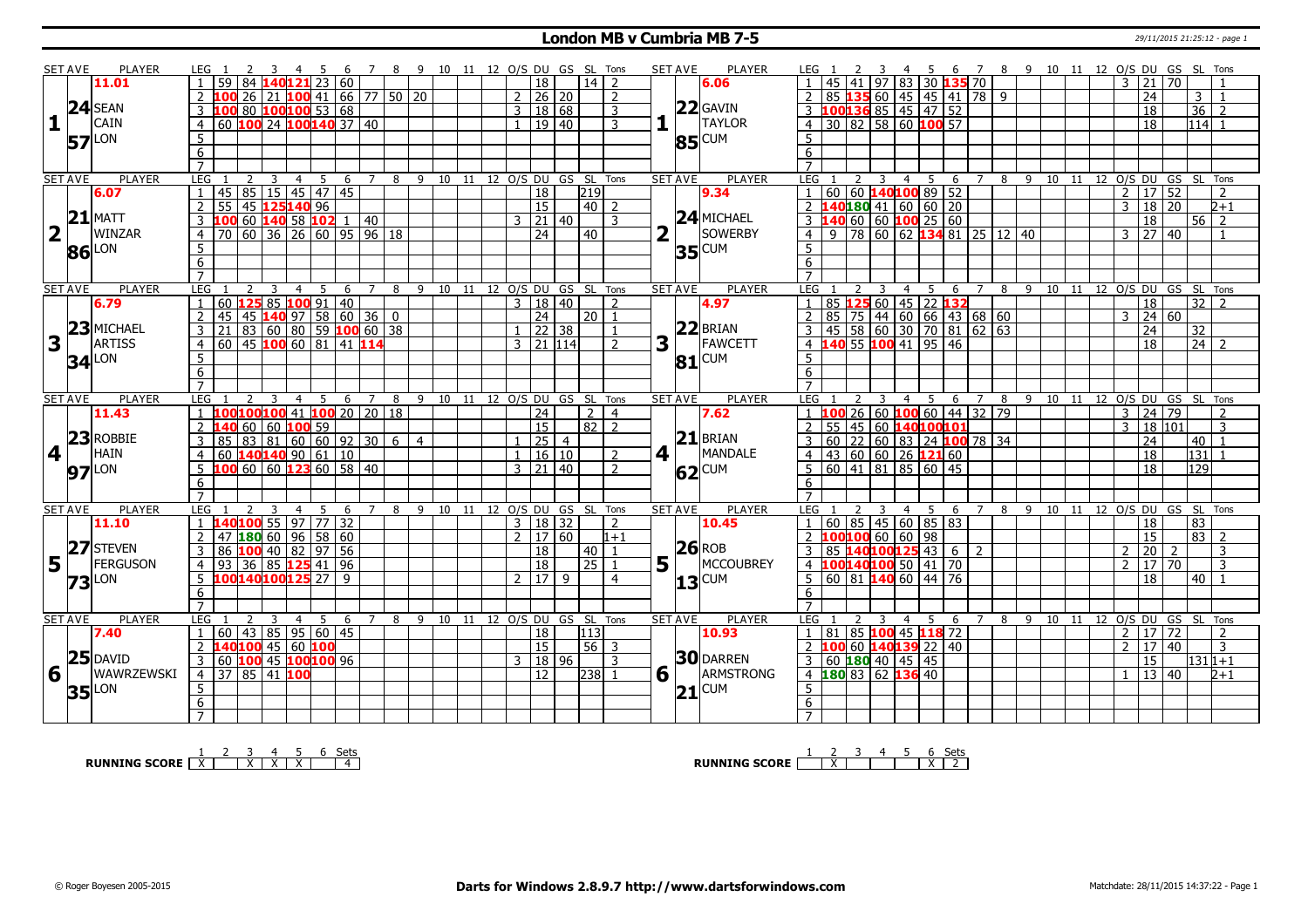### **London MB v Cumbria MB 7-5** 29/11/2015 21:25:12 - page 2

| <b>SET AVE</b>          |    | <b>PLAYER</b>       | LEG 1                                                         | 3                        |                      | 4 5 6 7 8 9 10 11 12 O/S DU GS SL Tons |                 |   |                                    |                         |  |               |                           |                |                |                | <b>SET AVE</b> | <b>PLAYER</b>  | LEG 1               |                                                        |               |                                       | 456             |                                     |                |   |  | 7 8 9 10 11 12 O/S DU GS SL Tons |                 |               |                 |                  |
|-------------------------|----|---------------------|---------------------------------------------------------------|--------------------------|----------------------|----------------------------------------|-----------------|---|------------------------------------|-------------------------|--|---------------|---------------------------|----------------|----------------|----------------|----------------|----------------|---------------------|--------------------------------------------------------|---------------|---------------------------------------|-----------------|-------------------------------------|----------------|---|--|----------------------------------|-----------------|---------------|-----------------|------------------|
|                         |    | 8.03                | 140100 85 40 56 80<br>$\overline{1}$                          |                          |                      |                                        |                 |   |                                    |                         |  |               | $2 \mid 17 \mid 80$       |                | $\mathcal{P}$  |                |                | 11.15          |                     |                                                        |               | 40 <b> 100</b> 60 <b> 100</b>         |                 |                                     |                |   |  |                                  | 18              |               | 61 I            | 3                |
|                         |    |                     | LOO <mark>140</mark> 42   45   98   36                        |                          |                      |                                        |                 |   |                                    |                         |  |               | 18                        | $40$   2       |                |                |                |                | 2                   | 81                                                     |               | 60 <b>140</b> 80 <b>100</b> 40        |                 |                                     |                |   |  |                                  |                 | $16 \mid 40$  |                 | 2                |
|                         |    | $26$ STEVE          | 58 59 123 95 60 81<br>3                                       |                          |                      |                                        |                 |   |                                    |                         |  |               | 18                        | 25             | $\overline{1}$ |                |                | $27$ COLIN     | 3                   | 60                                                     |               | 59 <b>100100100</b> 66   16           |                 |                                     |                |   |  | $\overline{2}$                   |                 | 20 16         |                 | 3                |
| $\overline{\mathbf{z}}$ |    | DAY                 | 4 100 41 58 55 81 100                                         |                          |                      |                                        |                 |   |                                    |                         |  |               | 18                        | $66$ 2         |                | 7              |                | HARGRAVE       | $\overline{4}$      | 81 140 44 83 135 18                                    |               |                                       |                 |                                     |                |   |  |                                  |                 | 1   16   18   |                 | $\overline{2}$   |
|                         |    |                     | 5                                                             |                          |                      |                                        |                 |   |                                    |                         |  |               |                           |                |                |                |                |                | 5                   |                                                        |               |                                       |                 |                                     |                |   |  |                                  |                 |               |                 |                  |
|                         |    | <b>38</b> LON       | 6                                                             |                          |                      |                                        |                 |   |                                    |                         |  |               |                           |                |                |                |                | <b>76</b> CUM  | 6                   |                                                        |               |                                       |                 |                                     |                |   |  |                                  |                 |               |                 |                  |
|                         |    |                     | $\overline{7}$                                                |                          |                      |                                        |                 |   |                                    |                         |  |               |                           |                |                |                |                |                | $\overline{7}$      |                                                        |               |                                       |                 |                                     |                |   |  |                                  |                 |               |                 |                  |
| <b>SET AVE</b>          |    | <b>PLAYER</b>       | <b>LEG</b><br>$\mathcal{P}$                                   | 3                        | $\overline{4}$<br>5  | 6                                      | $7\overline{ }$ |   | 8 9 10 11 12 0/S DU GS SL          |                         |  |               |                           |                | Tons           |                | <b>SET AVE</b> | <b>PLAYER</b>  | <b>LEG</b>          |                                                        | $\mathcal{L}$ | 3<br>$\overline{4}$                   | -5              | 6                                   | $\overline{7}$ |   |  | 8 9 10 11 12 0/S DU GS SL Tons   |                 |               |                 |                  |
|                         |    | 8.38                | 41 45 41 81 140 60 54<br>1                                    |                          |                      |                                        |                 |   |                                    |                         |  |               | 21                        | 39             |                |                |                | 5.40           | $\mathbf{1}$        | 81                                                     | 95            | 55 100 60 74 36                       |                 |                                     |                |   |  | $\mathbf{1}$                     |                 | 19 36         |                 |                  |
|                         |    |                     | 66 60 43 60 42 100 28<br>2                                    |                          |                      |                                        |                 |   |                                    |                         |  |               | $\overline{21}$           | $102$ 1        |                |                |                |                | $\overline{2}$      | $\sqrt{97}$<br>45                                      |               | 45 140 49 65 42 18                    |                 |                                     |                |   |  |                                  |                 | 22 18         |                 | $\mathbf{1}$     |
|                         |    | $21$ DANNY          | 3 135140100 98 18 0 6 4                                       |                          |                      |                                        |                 |   |                                    |                         |  |               | 2   23   4                |                | 3              |                |                | $22$ WAYNE     | $\overline{3}$      | 60                                                     |               | 85   43   60   43   60   60           |                 |                                     |                |   |  |                                  | $\overline{21}$ |               | l 90            |                  |
| 8                       |    | WINMILL             | 60 100 41 81 123 56 40<br>$\overline{4}$                      |                          |                      |                                        |                 |   |                                    |                         |  |               | $2 \ 20 \ 40$             |                | $\overline{2}$ | 8              |                | $ $   SMITH    | $\overline{4}$      | 100 41 100 45 65 55 55                                 |               |                                       |                 |                                     |                |   |  |                                  | $\overline{21}$ |               | $ 40\rangle$    | $\mathcal{P}$    |
|                         |    |                     | 22   85   78   60   32   41   85   98<br>-5                   |                          |                      |                                        |                 |   |                                    |                         |  |               | 3   24   98               |                |                |                |                |                | 5                   | 60                                                     |               | $100$ 98 41 60 92 34                  |                 |                                     |                |   |  |                                  | $\overline{21}$ |               | $\overline{16}$ |                  |
|                         |    | <b>69</b> LON       | 6                                                             |                          |                      |                                        |                 |   |                                    |                         |  |               |                           |                |                |                |                | 68 CUM         | 6                   |                                                        |               |                                       |                 |                                     |                |   |  |                                  |                 |               |                 |                  |
|                         |    |                     | $\overline{7}$                                                |                          |                      |                                        |                 |   |                                    |                         |  |               |                           |                |                |                |                |                |                     |                                                        |               |                                       |                 |                                     |                |   |  |                                  |                 |               |                 |                  |
|                         |    | <b>PLAYER</b>       | LEG                                                           | 3                        | $\overline{4}$       |                                        |                 |   | 6 7 8 9 10 11 12 0/S DU GS SL Tons |                         |  |               |                           |                |                |                | <b>SET AVE</b> | <b>PLAYER</b>  | LEG <sub>1</sub>    |                                                        |               | 3                                     |                 |                                     | $\overline{7}$ |   |  | 8 9 10 11 12 0/S DU GS SL Tons   |                 |               |                 |                  |
| <b>SET AVE</b>          |    | 9.25                | 1006608514596<br>$\overline{1}$                               |                          | 5                    |                                        |                 |   |                                    |                         |  |               | 15                        | $115$ 1        |                |                |                | 6.41           |                     | 180100100 28                                           |               | $\overline{4}$                        | 5               | $6\overline{6}$<br>$8 \overline{8}$ |                |   |  | $\mathbf{3}$                     |                 | 18 85         |                 | $3+1$            |
|                         |    |                     | 2<br>41                                                       | $125$ 47 55 100 97 20 16 |                      |                                        |                 |   |                                    |                         |  |               | 22 16                     |                | $\overline{2}$ |                |                |                | $\overline{2}$      | 24                                                     | 26            | 59   59   70   59   43                |                 |                                     |                |   |  |                                  | 21              |               | 161             |                  |
|                         |    | $23$ WAYNE          | 3 100100100100 45 56                                          |                          |                      |                                        |                 |   |                                    |                         |  |               | 3   18   56               |                | $\overline{4}$ |                |                | $20$ STEPHEN   | $\overline{3}$      | 59                                                     |               | 81 21 66 41 85                        |                 |                                     |                |   |  |                                  | $\overline{18}$ |               | 148             |                  |
| $\boldsymbol{9}$        |    | <b>BROWN</b>        | $4   60   85   85   60$ <b>100</b> 41   30   17   7           |                          |                      |                                        |                 |   |                                    |                         |  |               | $\overline{27}$           | $16$   1       |                | $9\sqrt{1}$    |                | BONNETT        | $\overline{4}$      |                                                        |               | 41   41   27   43   35   95   54   40 |                 |                                     |                |   |  |                                  |                 | 3   27   40   |                 |                  |
|                         |    |                     |                                                               |                          |                      |                                        |                 |   |                                    |                         |  |               | $2 \mid 20 \mid 20$       |                | $\mathbf{1}$   |                |                |                | $\overline{5}$      | 21                                                     |               |                                       |                 |                                     |                |   |  |                                  | 21              |               | 47   1          |                  |
|                         | 27 | LON                 | 5   60   41   98   100   85   97   20                         |                          |                      |                                        |                 |   |                                    |                         |  |               |                           |                |                |                |                | 47 CUM         |                     |                                                        |               | 30 47 81 136 85 54                    |                 |                                     |                |   |  |                                  |                 |               |                 |                  |
|                         |    |                     | 6<br>$\overline{7}$                                           |                          |                      |                                        |                 |   |                                    |                         |  |               |                           |                |                |                |                |                | 6<br>$\overline{7}$ |                                                        |               |                                       |                 |                                     |                |   |  |                                  |                 |               |                 |                  |
| <b>SET AVE</b>          |    | <b>PLAYER</b>       | LEG                                                           |                          | 5<br>$\overline{4}$  | 6                                      | $\overline{7}$  | 8 | 9 10 11 12 0/S DU GS SL Tons       |                         |  |               |                           |                |                |                | <b>SET AVE</b> | <b>PLAYER</b>  | <b>LEG</b>          |                                                        |               | $\overline{4}$                        | $5\overline{5}$ | 6                                   | $7^{\circ}$    |   |  | 8 9 10 11 12 0/S DU GS SL Tons   |                 |               |                 |                  |
|                         |    | 3.61                | $140$ 45 66 56 121 57 8<br>$\blacksquare$                     |                          |                      |                                        |                 |   |                                    |                         |  |               | 21                        | $8 \mid 2$     |                |                |                | 8.60           | $\mathbf{1}$        | <mark>140</mark> 45 <mark>100</mark> 45   97   34   40 |               |                                       |                 |                                     |                |   |  |                                  |                 | 1   19   40   |                 | $\mathcal{P}$    |
|                         |    |                     | 44 11 44 85 60 90 70 22 75<br>$\overline{2}$                  |                          |                      |                                        |                 |   |                                    |                         |  |               | $3 \mid 27 \mid 75$       |                |                |                |                |                | $\overline{2}$      | 40                                                     | 45            | 60                                    |                 | 85 140 57 54 10 5                   |                |   |  |                                  | $\overline{27}$ |               | 5 <sub>1</sub>  | $\mathbf{1}$     |
|                         |    | $ 20 $ STUART       | $55 \mid 45 \mid 28$ 100 56 81 60 68<br>$\mathbf{3}$          |                          |                      |                                        |                 |   |                                    |                         |  |               | $\overline{24}$           | 8 <sup>1</sup> |                |                |                | $ 22 $ JOHN    | 3                   |                                                        | 45 7          |                                       |                 | 85 100 78 6 40                      |                |   |  |                                  |                 | $2 \ 23 \ 40$ |                 | 2                |
| 10 <sup>T</sup>         |    | PATT                | 55 30 45 66 97<br>$\overline{4}$                              |                          |                      |                                        |                 |   |                                    |                         |  |               | 15                        | 208            |                |                |                | MURRAY         | $\overline{4}$      | 100 81 85 140 45 50                                    |               |                                       |                 |                                     |                |   |  | $\mathbf{3}$                     |                 | $18 \mid 50$  |                 | $\overline{2}$   |
|                         |    |                     |                                                               |                          |                      |                                        |                 |   |                                    |                         |  |               |                           |                |                |                |                |                |                     |                                                        |               |                                       |                 |                                     |                |   |  |                                  |                 |               |                 |                  |
|                         |    | <b>46</b> LON       | 5                                                             |                          |                      |                                        |                 |   |                                    |                         |  |               |                           |                |                |                |                | <b>98</b> CUM  | 5                   |                                                        |               |                                       |                 |                                     |                |   |  |                                  |                 |               |                 |                  |
|                         |    |                     | 6<br>$\overline{7}$                                           |                          |                      |                                        |                 |   |                                    |                         |  |               |                           |                |                |                |                |                | 6<br>$\overline{7}$ |                                                        |               |                                       |                 |                                     |                |   |  |                                  |                 |               |                 |                  |
|                         |    | <b>PLAYER</b>       |                                                               |                          |                      |                                        |                 |   |                                    |                         |  |               |                           |                |                |                | <b>SET AVE</b> | <b>PLAYER</b>  | LEG                 |                                                        |               |                                       |                 |                                     |                |   |  |                                  |                 |               |                 |                  |
| <b>SET AVE</b>          |    |                     | LEG<br>$\overline{1}$                                         |                          | 5<br>4               | 6                                      |                 | 8 |                                    | 9 10 11 12 O/S DU GS SL |  |               |                           | 15             | Tons           |                |                |                |                     | 38 85 40 49 99 60 44 70 16                             |               | 4                                     | 5               | 6                                   | 7              | 8 |  | 9 10 11 12 O/S DU GS SL Tons     |                 |               |                 |                  |
|                         |    | 5.20                | 83 100 55 55 40 41 40 72<br>60   44   81   180   31   51   54 |                          |                      |                                        |                 |   |                                    |                         |  |               | $\overline{24}$           |                |                |                |                | 7.40           |                     | 50                                                     |               | 45 25 85 100 60                       |                 |                                     |                |   |  |                                  |                 | 25 16         |                 |                  |
|                         |    | $21$ JASON          | $\overline{2}$<br>3   45   40   55   60   85                  |                          |                      |                                        |                 |   |                                    |                         |  |               | $2 \mid 20 \mid 54$<br>15 | 216            | $1 + 1$        |                |                | $23$ RICHARD   | $\overline{2}$<br>3 | 100140 45 95 89 32                                     |               |                                       |                 |                                     |                |   |  |                                  | 18              | $16 \mid 32$  | 136             | $\overline{2}$   |
| 11+                     |    | GALLAGHER           | 4 96 100 140 47 33 73 12                                      |                          |                      |                                        |                 |   |                                    |                         |  | $\mathcal{P}$ | 20 12                     |                | $\mathcal{P}$  | 1 <sup>1</sup> |                | HALL           | $\overline{4}$      | $36$ 100 60 45 60 60                                   |               |                                       |                 |                                     |                |   |  |                                  | 18              |               | $ 140 $ 1       |                  |
|                         |    |                     | 5                                                             |                          |                      |                                        |                 |   |                                    |                         |  |               | 15                        | 207            |                |                |                |                | 5                   | 100 100 85 100 66 50                                   |               |                                       |                 |                                     |                |   |  | $\overline{2}$                   |                 | 17150         |                 |                  |
|                         |    | <b>99</b> LON       | 55 85 45 28 81                                                |                          |                      |                                        |                 |   |                                    |                         |  |               |                           |                |                |                |                | $71$ CUM       |                     |                                                        |               |                                       |                 |                                     |                |   |  |                                  |                 |               |                 | 3                |
|                         |    |                     | 6                                                             |                          |                      |                                        |                 |   |                                    |                         |  |               |                           |                |                |                |                |                | 6                   |                                                        |               |                                       |                 |                                     |                |   |  |                                  |                 |               |                 |                  |
|                         |    | <b>PLAYER</b>       | $\overline{7}$                                                |                          |                      |                                        |                 |   |                                    |                         |  |               |                           |                |                |                |                | <b>PLAYER</b>  | $\overline{7}$      |                                                        |               |                                       |                 |                                     |                |   |  |                                  |                 |               |                 |                  |
| <b>SET AVE</b>          |    |                     | <b>LEG</b>                                                    | 3                        | $\overline{4}$<br>-5 | 6                                      | 7               |   | 8 9 10 11 12 0/S DU GS SL Tons     |                         |  |               |                           |                |                |                | <b>SET AVE</b> |                | LEG                 |                                                        |               | 3<br>4                                | 5               | - 6                                 | $\overline{7}$ | 8 |  | 9 10 11 12 O/S DU GS SL Tons     |                 |               |                 |                  |
|                         |    | 6.65                | 60 41 <b>140</b> 81 97 62 20<br>$\overline{1}$                |                          |                      |                                        |                 |   |                                    |                         |  |               | $1$ 19 20                 |                |                |                |                | 6.63           | $\mathbf{1}$        | 41                                                     |               | $\boxed{60}$ 81 30 100 99             |                 |                                     |                |   |  |                                  | $\overline{18}$ |               | 90 1            |                  |
|                         | 23 | LEE                 | 2 <b>100</b> 95 76 81 55 45 29 20                             |                          |                      |                                        |                 |   |                                    |                         |  |               | 22 20                     |                | $\overline{1}$ |                |                | $21$ DEREK     | $\overline{2}$      |                                                        |               | $\vert$ 43 <b>100</b> 60 41 58 56 10  |                 |                                     |                |   |  |                                  | $\overline{24}$ |               |                 | $10\overline{2}$ |
|                         |    |                     | $\overline{3}$<br>$ 81 83$ <b>125</b> 85 95 16 8              |                          |                      |                                        |                 |   |                                    |                         |  |               | $\overline{21}$           | 8 <sup>1</sup> | $\overline{1}$ |                |                |                | 3                   | 60                                                     |               | $140$ 41 60 85 77 38                  |                 |                                     |                |   |  | 3                                |                 | 21 38         |                 |                  |
| 12 <sub>1</sub>         |    | <b>CLIFFORD</b>     | 4 100 60 100 100 41 40 50 10                                  |                          |                      |                                        |                 |   |                                    |                         |  |               | 22 10                     |                | 3              |                |                | <b>FORSTER</b> | $\overline{4}$      | 60 <b>100</b> 60 <b>100</b> 45 41 55 35                |               |                                       |                 |                                     |                |   |  |                                  | $\overline{24}$ |               |                 | $5 \mid 2$       |
|                         |    | $76$ <sup>LON</sup> | 5                                                             |                          |                      |                                        |                 |   |                                    |                         |  |               |                           |                |                |                |                | $83$ CUM       | 5                   |                                                        |               |                                       |                 |                                     |                |   |  |                                  |                 |               |                 |                  |
|                         |    |                     | 6                                                             |                          |                      |                                        |                 |   |                                    |                         |  |               |                           |                |                |                |                |                |                     |                                                        |               |                                       |                 |                                     |                |   |  |                                  |                 |               |                 |                  |
|                         |    |                     | $\overline{7}$                                                |                          |                      |                                        |                 |   |                                    |                         |  |               |                           |                |                |                |                |                | 6<br>$\overline{7}$ |                                                        |               |                                       |                 |                                     |                |   |  |                                  |                 |               |                 |                  |

| 10<br>- ⊆otr<br>ັບປະ                                                  | 10<br>ים<br>.<br>--                                         |
|-----------------------------------------------------------------------|-------------------------------------------------------------|
| <b>RUNNING SCORE</b><br>. .<br>$\overline{\phantom{a}}$               | <b>RUNNING SCORE</b><br>$\cdot$<br>$\overline{\phantom{a}}$ |
| $- - -$<br>TOP <sup>-</sup><br>. London MP<br>Steven<br>Erguson 27.73 | Darren Armstrong 30.21 *<br>a MB<br>TOP:<br>Cumbria         |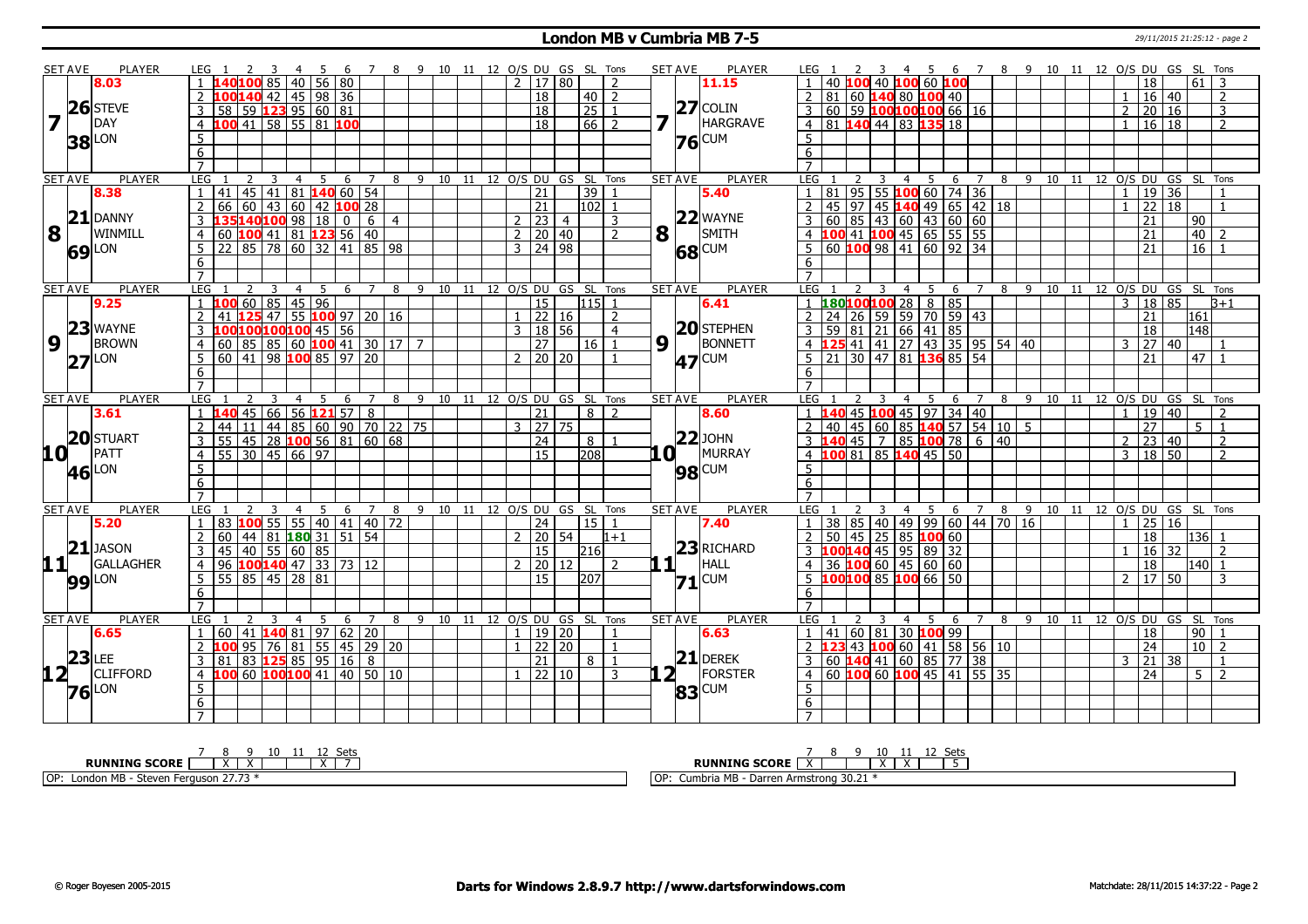## **London MB**

## **Cumbria MB**

| <b>PLAYER</b>          |  | W/Liwonilost! | <b>AVE</b> | <b>TAVE</b> | <b>POINTS DARTS TONS TON+1180</b> |      |    |    |   | <b>TONS</b> | <b>PLAYER</b>         |   |    | W/L WON LOST | <b>AVE</b> | TAVE  | POINTS DARTS TONS TON+ 180 |      |    |    |   | <b>TONS</b> |
|------------------------|--|---------------|------------|-------------|-----------------------------------|------|----|----|---|-------------|-----------------------|---|----|--------------|------------|-------|----------------------------|------|----|----|---|-------------|
| Sean Cain              |  |               | 24.57      | 11.01       | 1990                              | 81   |    |    |   | $10 + 0$    | <b>Gavin Tavlor</b>   |   |    |              | 22.85      | 6.06  | 185                        | 81   |    |    | υ | $5 + 0$     |
| Matt Winzar            |  |               | 21.86      | 6.07        | 1705                              | 78 I |    |    |   | $5 + 0$     | Michael Sowerby       | W |    |              | 24.35      | 9.34  | 1948                       | 80   |    |    |   | 7+1         |
| Michael Artiss         |  |               | 23.34      | 6.79        | 1984                              | 85   |    |    |   | $6 + 0$     | <b>Brian Fawcett</b>  |   |    |              | 22.81      | 4.97  | 1916                       | 84   |    |    | 0 | $4 + 0$     |
| Robbie Hain            |  |               | 23.97      | 1.43        | 2421                              | 101  |    |    |   | $10 + 0$    | <b>Brian Mandale</b>  |   |    |              | 21.62      | 7.62  | 2205                       | 102  |    |    | 0 | $7 + 0$     |
| Steven Ferguson        |  |               | 27.73      | l 1.10      | 2440                              | 88   |    |    |   | $9 + 1$     | <b>Rob McCoubrev</b>  |   |    |              | 26.13      | 10.45 | 2299                       | 88   |    |    | 0 | $9 + 0$     |
| David Wawrzewski       |  |               | 25.35      | 7.40        | 1597                              | 63   |    |    |   | $7 + 0$     | Darren Armstrong      |   |    |              | 30.21      | 10.93 | 1873                       | 62   |    |    |   | $8 + 2$     |
| Steve Day              |  |               | 26.38      | 8.03        | 1873                              |      |    |    |   | $7 + 0$     | <b>Colin Hargrave</b> |   |    |              | 27.76      | 11.15 | 1943                       | 70   |    |    | 0 | $10 + 0$    |
| Danny Winmill          |  |               | 21.69      | 8.38        | 2364                              | 109  |    |    | 0 | $7 + 0$     | <b>Wavne Smith</b>    |   |    |              | 22.68      | 5.40  | 2359                       | 104  |    |    | 0 | $5 + 0$     |
| <b>Wayne Brown</b>     |  |               | 23.27      | 9.25        | 2374                              | 102  |    |    | 0 | $9+0$       | Stephen Bonnett       |   |    |              | 20.47      | 6.41  | 2149                       | 105  |    |    |   | $5 + 1$     |
| <b>Stuart Patt</b>     |  |               | 20.46      | 3.61        | 1780                              | 87   |    |    |   | $3+0$       | John Murray           |   |    |              | 22.98      | 8.60  | 1999                       | 87   |    |    | 0 | $7 + 0$     |
| <b>Jason Gallagher</b> |  |               | 21.99      | 5.20        | 2067                              | 94   |    |    |   | $4 + 1$     | Richard Hall          | W |    |              | 23.71      | 7.40  | 2229                       | 94   |    |    | 0 | 7+0         |
| Lee Clifford           |  |               | 23.76      | 6.65        | 1996                              | 84   |    |    |   | $6 + 0$     | Derek Forster         |   |    |              | 21.83      | 6.63  | 1899                       | 87   |    |    |   | $6 + 0$     |
| <b>TOTALS</b>          |  | 26            | 23.58      |             | 24591                             | 1043 | 63 | 18 |   | $83 + 2$    | <b>ITOTALS</b>        |   | 26 |              | 23.63      |       | 24670                      | 1044 | 58 | 18 |   | $80 + 4$    |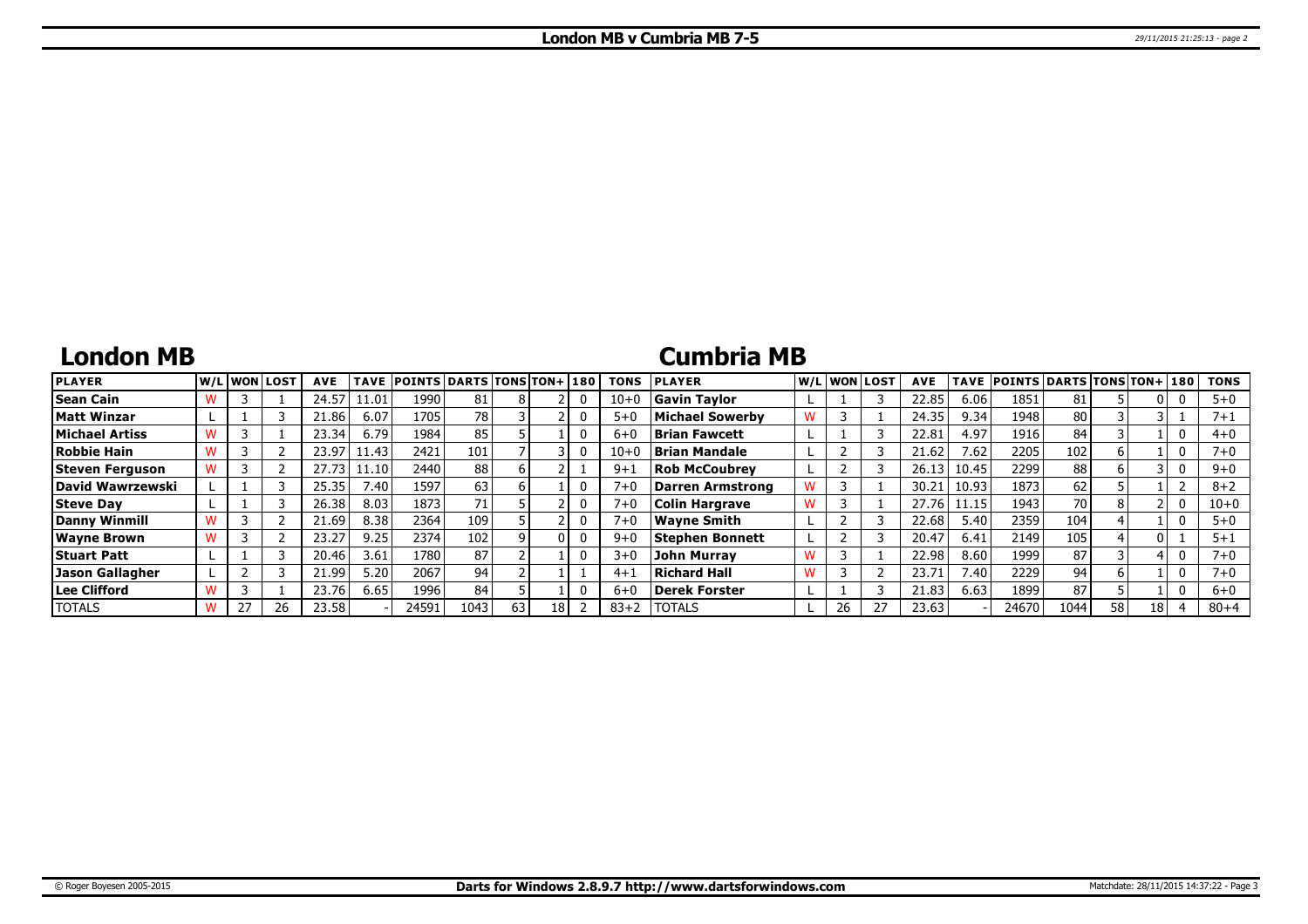### **London WB v Cumbria WB 3-3** 29/11/2015 21:25:33 - page 1

|                         | <b>SET AVE</b> | <b>PLAYER</b>       |                         | LEG 1                                             | 3 | -4             | 5               |                |                | 6 7 8 9 10 11 12 O/S DU GS SL Tons |                              |                                                          |                |              |              |                                                                                |               |                             |                                    |                | <b>SET AVE</b> | <b>PLAYER</b>                       | LEG 1           |                 |                       | 3               |                    |    |   |                                                        |                |                |                |                                             |                 |                |                        |                                      | 4 5 6 7 8 9 10 11 12 O/S DU GS SL Tons |                |
|-------------------------|----------------|---------------------|-------------------------|---------------------------------------------------|---|----------------|-----------------|----------------|----------------|------------------------------------|------------------------------|----------------------------------------------------------|----------------|--------------|--------------|--------------------------------------------------------------------------------|---------------|-----------------------------|------------------------------------|----------------|----------------|-------------------------------------|-----------------|-----------------|-----------------------|-----------------|--------------------|----|---|--------------------------------------------------------|----------------|----------------|----------------|---------------------------------------------|-----------------|----------------|------------------------|--------------------------------------|----------------------------------------|----------------|
|                         |                | 1.20                |                         | 60.                                               |   | 60             |                 |                |                |                                    |                              |                                                          |                |              |              | $\overline{30}$                                                                |               | 18                          |                                    |                |                | 5.48                                |                 |                 | 60                    |                 | 41                 |    |   | 43 36 30 24 123                                        |                |                | 43 30          |                                             |                 |                | 31                     | 30                                   |                                        |                |
|                         |                |                     |                         |                                                   |   |                |                 |                |                |                                    |                              | 30   41   11   81   22   60   45   7   60   60   50   34 |                |              | 2            | 35 34                                                                          |               |                             |                                    |                |                |                                     |                 | 41              |                       |                 |                    |    |   | <b>125</b> 85 95 45 54 42                              | $\overline{0}$ | $\overline{0}$ | 0 <sup>1</sup> | $\mathbf{0}$                                |                 |                | 33                     |                                      | 14                                     |                |
|                         |                | $15$ NIKKI          |                         | 3  41  60  60                                     |   |                |                 |                |                |                                    |                              | $3   60   65   31   45   81   15   0$                    |                | 32           | $\mathbf{1}$ |                                                                                | 37 8          |                             |                                    |                |                | $14$ SAS                            | $\overline{3}$  | 81              | $\overline{26}$       |                 |                    |    |   | 5 100 11 100 5 13 30 44 26 22                          |                |                |                |                                             |                 |                | 39                     |                                      | 38                                     | $\overline{2}$ |
| 1                       |                | PATTEN              |                         | 4 4 41 21 30 45 81 60 120 55 48                   |   |                |                 |                |                |                                    |                              |                                                          |                |              |              | $3 \mid 27 \mid 48$                                                            |               |                             |                                    | 1              |                | <b>BODE</b>                         | $\overline{4}$  |                 |                       |                 |                    |    |   | <b>100</b> 21 26 60 24 85 26 83                        |                |                |                |                                             |                 |                | 24                     |                                      | $\overline{76}$                        | $\overline{1}$ |
|                         |                |                     | -5                      |                                                   |   |                |                 |                |                |                                    |                              |                                                          |                |              |              |                                                                                |               |                             |                                    |                |                | $77$ CUM                            | 5               |                 |                       |                 |                    |    |   |                                                        |                |                |                |                                             |                 |                |                        |                                      |                                        |                |
|                         |                | <b>40</b> LON       | $6\overline{}$          |                                                   |   |                |                 |                |                |                                    |                              |                                                          |                |              |              |                                                                                |               |                             |                                    |                |                |                                     | 6               |                 |                       |                 |                    |    |   |                                                        |                |                |                |                                             |                 |                |                        |                                      |                                        |                |
|                         |                |                     | $\overline{7}$          |                                                   |   |                |                 |                |                |                                    |                              |                                                          |                |              |              |                                                                                |               |                             |                                    |                |                |                                     | $\overline{7}$  |                 |                       |                 |                    |    |   |                                                        |                |                |                |                                             |                 |                |                        |                                      |                                        |                |
|                         | <b>SET AVE</b> | <b>PLAYER</b>       | <b>LEG</b>              |                                                   |   | $\overline{4}$ |                 |                | $\overline{7}$ | 8                                  |                              |                                                          |                |              |              |                                                                                |               |                             | 9 10 11 12 O/S DU GS SL Tons       |                | <b>SET AVE</b> | <b>PLAYER</b>                       | <b>LEG</b>      |                 |                       |                 |                    |    |   |                                                        |                |                |                |                                             |                 |                |                        | 9 10 11 12 0/S DU GS SL Tons         |                                        |                |
|                         |                | 3.00                | $\overline{1}$          |                                                   |   |                | $5\overline{)}$ | $6\overline{}$ |                |                                    |                              |                                                          |                |              |              | $\frac{145}{21}$ 22   45   30   66   60   100   21   42   9   40   3   36   40 |               |                             | $\mathbf{1}$                       |                |                | 3.35                                | $\mathbf{1}$    | 30              |                       |                 |                    |    |   | 2 3 4 5 6 7 8 9 10 11<br>45 81 60 26 81 45 13 28 52 20 |                |                |                |                                             |                 |                | $\overline{33}$        |                                      | $\overline{20}$                        |                |
|                         |                |                     | $\overline{2}$          |                                                   |   |                |                 |                |                |                                    |                              | 88 26 85 100 44 40 40 54 12 0 12                         |                |              |              | $1 \mid 31 \mid 12$                                                            |               |                             | $\overline{1}$                     |                |                |                                     | $\overline{2}$  | 100             |                       |                 |                    |    |   | 28 28 41 30 25 28 32 85 26 53                          |                |                |                |                                             |                 |                | 33                     |                                      | $\sqrt{25}$ 1                          |                |
|                         |                | $16$ SARAH          | $\overline{\mathbf{3}}$ | 40 41 65 31 66 26 52 30 95                        |   |                |                 |                |                |                                    |                              |                                                          |                |              |              | 27                                                                             |               | 55                          |                                    |                |                | <b>16</b> LYDIA                     | 3               | 60              |                       | 43 23           |                    |    |   |                                                        |                |                |                |                                             |                 |                | 26 40                  |                                      |                                        |                |
|                         |                | <b>STUTLEY</b>      |                         |                                                   |   |                |                 |                |                |                                    |                              |                                                          |                |              |              |                                                                                |               |                             |                                    |                |                | KERR                                |                 |                 |                       |                 |                    |    |   | $26$ <b>135</b> 60 96 18 40                            |                |                |                |                                             |                 |                |                        |                                      |                                        |                |
| $\overline{\mathbf{2}}$ |                |                     |                         | $4   45   58   100   45   99   58   56   40$      |   |                |                 |                |                |                                    |                              |                                                          |                |              |              | $3 \ 24 \ 40$                                                                  |               |                             |                                    | 2              | $\mathbf{L}$   |                                     | $\overline{4}$  |                 |                       |                 |                    |    |   | 83 11 100 41 45 40 60 25                               |                |                |                |                                             |                 |                | $\overline{24}$        |                                      | $\sqrt{96}$                            | $\overline{1}$ |
|                         |                | $52$ <sup>LON</sup> | 5                       |                                                   |   |                |                 |                |                |                                    |                              |                                                          |                |              |              |                                                                                |               |                             |                                    |                |                | $\overline{\text{06}}^{\text{CUM}}$ | 5               |                 |                       |                 |                    |    |   |                                                        |                |                |                |                                             |                 |                |                        |                                      |                                        |                |
|                         |                |                     | 6                       |                                                   |   |                |                 |                |                |                                    |                              |                                                          |                |              |              |                                                                                |               |                             |                                    |                |                |                                     | 6               |                 |                       |                 |                    |    |   |                                                        |                |                |                |                                             |                 |                |                        |                                      |                                        |                |
|                         |                |                     | $\overline{7}$          |                                                   |   |                |                 |                |                |                                    |                              |                                                          |                |              |              |                                                                                |               |                             |                                    |                |                |                                     | $\overline{7}$  |                 |                       |                 |                    |    |   |                                                        |                |                |                |                                             |                 |                |                        |                                      |                                        |                |
|                         | <b>SET AVE</b> | <b>PLAYER</b>       | LEG                     |                                                   |   | $\overline{4}$ | $\overline{5}$  |                |                |                                    |                              |                                                          |                |              |              |                                                                                |               |                             | 6 7 8 9 10 11 12 O/S DU GS SL Tons |                | <b>SET AVE</b> | <b>PLAYER</b>                       | LEG             |                 |                       |                 | $\overline{4}$     |    |   |                                                        |                |                |                |                                             |                 |                |                        | 5 6 7 8 9 10 11 12 0/S DU GS SL Tons |                                        |                |
|                         |                | 2.00                | $\overline{1}$          |                                                   |   |                |                 |                |                |                                    |                              |                                                          |                |              |              | 60   26   28   45   30   41   70   60   28   32   46   35   2   35   35        |               |                             |                                    |                |                | 2.00                                |                 | 22              |                       |                 |                    |    |   | 52   41   66   29   22   52   45   40   30   49   41   |                |                |                |                                             |                 |                | 36                     |                                      | 12                                     |                |
|                         |                |                     | $\overline{2}$          |                                                   |   |                |                 |                |                | 30 100 85 36 95 84 33 38           |                              |                                                          |                |              |              | $1$   22   38                                                                  |               |                             |                                    |                |                |                                     | $\overline{2}$  |                 |                       |                 |                    |    |   | 56 55 83 85 34 77 24                                   |                |                |                |                                             |                 |                | 21                     |                                      | 87                                     |                |
|                         |                | $17$ KELLY          | $\overline{3}$          |                                                   |   |                |                 |                |                |                                    |                              | 43 62 100 30 56 28 46 30 66 40                           |                |              |              | 2   29   40                                                                    |               |                             |                                    |                |                | <b>15</b> JULIE                     | $\overline{3}$  | 29              |                       |                 |                    |    |   | $\overline{23}$ 39 43 9 100100 44 42 40                |                |                |                |                                             |                 |                | $\overline{30}$        |                                      | 32                                     | $\overline{2}$ |
| 3                       |                | LIVETT              | $\overline{4}$          |                                                   |   |                |                 |                |                |                                    |                              |                                                          |                |              |              |                                                                                |               |                             |                                    | 3              |                | FISHER                              | $\overline{4}$  |                 |                       |                 |                    |    |   |                                                        |                |                |                |                                             |                 |                |                        |                                      |                                        |                |
|                         | <b>48</b>      | LON                 | 5                       |                                                   |   |                |                 |                |                |                                    |                              |                                                          |                |              |              |                                                                                |               |                             |                                    |                |                | $77$ CUM                            | 5               |                 |                       |                 |                    |    |   |                                                        |                |                |                |                                             |                 |                |                        |                                      |                                        |                |
|                         |                |                     | $6\overline{6}$         |                                                   |   |                |                 |                |                |                                    |                              |                                                          |                |              |              |                                                                                |               |                             |                                    |                |                |                                     | $6\overline{6}$ |                 |                       |                 |                    |    |   |                                                        |                |                |                |                                             |                 |                |                        |                                      |                                        |                |
|                         |                |                     | $\overline{7}$          |                                                   |   |                |                 |                |                |                                    |                              |                                                          |                |              |              |                                                                                |               |                             |                                    |                |                |                                     | $\overline{7}$  |                 |                       |                 |                    |    |   |                                                        |                |                |                |                                             |                 |                |                        |                                      |                                        |                |
| <b>SET AVE</b>          |                |                     |                         |                                                   |   |                | - 5             |                |                |                                    |                              |                                                          |                |              |              |                                                                                |               |                             |                                    |                | <b>SET AVE</b> | <b>PLAYER</b>                       | LEG             |                 |                       | 3               | $\overline{4}$     | -5 | 6 |                                                        |                |                |                |                                             |                 |                |                        |                                      |                                        |                |
|                         |                | <b>PLAYER</b>       | <b>LEG</b>              |                                                   |   | $\overline{4}$ |                 | 6              |                |                                    |                              |                                                          |                |              |              |                                                                                |               | 7 8 9 10 11 12 0/S DU GS SL | Tons                               |                |                |                                     |                 |                 |                       |                 |                    |    |   |                                                        |                |                |                | 7 8 9 10 11 12 O/S DU GS SL Tons            |                 |                |                        |                                      |                                        |                |
|                         |                | 5.01                | $\blacksquare$          | 80   43   45   85   29   60   42   45   34   26   |   |                |                 |                |                |                                    |                              |                                                          |                |              |              | 30                                                                             |               | 12                          |                                    |                |                | 2.07                                | $\overline{1}$  |                 |                       |                 |                    |    |   | 60 41 26 79 92 66 44 37 46 10                          |                |                |                |                                             |                 |                | $1 \ 28 \ 10$          |                                      |                                        |                |
|                         |                |                     | $\overline{z}$          |                                                   |   |                |                 |                |                |                                    |                              | $85   26   41   60   60   60   87   43   0   32  $       | $\Omega$       |              |              | $\overline{33}$                                                                |               | $\overline{7}$              |                                    |                |                |                                     | $\overline{2}$  | 43              | 11                    |                 |                    |    |   | 55 45 33 57 79 41 23 107                               |                |                |                | 5 <sup>1</sup>                              | $\overline{2}$  |                | 3472                   |                                      |                                        |                |
|                         |                | $15$ DEE            |                         | 3  140140  60  69  60   0  32                     |   |                |                 |                |                |                                    |                              |                                                          |                |              |              |                                                                                | 19 32         |                             | $\overline{2}$                     |                |                | $14$ HILARY                         | $\overline{3}$  |                 |                       |                 | 26 45 100 26 40 21 |    |   |                                                        |                |                |                |                                             |                 |                | 18                     |                                      | 243 1                                  |                |
| $\overline{\mathbf{4}}$ |                | <b>BELCHER</b>      | 4                       |                                                   |   |                |                 |                |                |                                    | 40 45 60 100 41 121 45 17 20 | 6                                                        | $\mathbf{0}$   | $\Omega$     |              | 42                                                                             |               | 6 <sup>1</sup>              | $\overline{2}$                     | 4              |                | <b>KIRKBRIDE</b>                    | $\overline{4}$  | 41              |                       |                 |                    |    |   | 60   60   45   36   21   41   40   22   75   20        |                |                |                |                                             | $\overline{0}$  | 3              | 45 20                  |                                      |                                        |                |
|                         |                |                     | 5                       |                                                   |   |                |                 |                |                |                                    |                              |                                                          |                |              |              |                                                                                |               |                             |                                    |                |                |                                     | 5               |                 |                       |                 |                    |    |   |                                                        |                |                |                |                                             |                 |                |                        |                                      |                                        |                |
|                         |                | <b>96</b> LON       | 6                       |                                                   |   |                |                 |                |                |                                    |                              |                                                          |                |              |              |                                                                                |               |                             |                                    |                |                | $ 09 ^\text{CUM}$                   | $6\overline{6}$ |                 |                       |                 |                    |    |   |                                                        |                |                |                |                                             |                 |                |                        |                                      |                                        |                |
|                         |                |                     | $\overline{7}$          |                                                   |   |                |                 |                |                |                                    |                              |                                                          |                |              |              |                                                                                |               |                             |                                    |                |                |                                     | $\overline{7}$  |                 |                       |                 |                    |    |   |                                                        |                |                |                |                                             |                 |                |                        |                                      |                                        |                |
|                         | <b>SET AVE</b> | <b>PLAYER</b>       | LEG                     |                                                   |   | 4              | - 5             | 6              |                | 8                                  |                              |                                                          |                |              |              |                                                                                |               | 9 10 11 12 0/S DU GS SL     | Tons                               |                | <b>SET AVE</b> | <b>PLAYER</b>                       | LEG             |                 |                       |                 | 4                  | 5  | 6 | 7                                                      | 8              |                |                |                                             |                 |                |                        | 9 10 11 12 O/S DU GS SL Tons         |                                        |                |
|                         |                | 3.61                | $\overline{1}$          | 41   60   45   60   140   45   47   31            |   |                |                 |                |                |                                    |                              |                                                          |                |              |              | 24                                                                             |               | 32                          |                                    |                |                | 2.01                                |                 | 36              | l 37.                 | 60              | 85                 |    |   | 25   60   41   99   58                                 |                |                |                |                                             |                 |                | 26 58                  |                                      |                                        |                |
|                         |                |                     | $\overline{2}$          | l 60.                                             |   |                |                 |                |                |                                    |                              |                                                          | $\Omega$       | $\mathbf{0}$ |              | 56                                                                             | $\mathcal{D}$ |                             |                                    |                |                |                                     | $\overline{2}$  |                 | 45                    |                 |                    |    |   | 33   45   30   41   55   101   19                      |                |                |                | $\begin{array}{c c} 0 & 17 & 0 \end{array}$ |                 |                | 54                     |                                      | 4 I                                    |                |
|                         | $ 11 $ su      |                     |                         |                                                   |   |                |                 |                |                |                                    |                              |                                                          | $\overline{0}$ | $\mathbf 0$  |              | $\overline{42}$                                                                |               | $16$   1                    |                                    |                |                | $11$ <b>KERRY</b>                   | $\overline{3}$  | 30              | 45                    | $\overline{83}$ |                    |    |   |                                                        |                |                |                |                                             | $\overline{29}$ |                | 44 16                  |                                      |                                        |                |
|                         |                | HOLT                |                         |                                                   |   |                |                 |                |                |                                    |                              |                                                          |                |              |              | 3   30   57                                                                    |               |                             | $\overline{1}$                     |                | $\mathbf{L}$   | WILKINSON                           | $\overline{4}$  | 41              |                       |                 |                    |    |   | 7 26 11 40 28 26 60 81<br>15 45 97 11 41 30 79 75      |                |                |                |                                             |                 |                | $\overline{27}$        |                                      | 67                                     |                |
| 5                       |                |                     | 5 <sup>5</sup>          |                                                   |   |                |                 |                |                |                                    |                              | 41 45 33 80 60 35 41 81 55 24                            | 3              | $\Omega$     |              | 63                                                                             |               | $\overline{2}$              |                                    | 5 <sub>1</sub> |                |                                     |                 | $\overline{45}$ | 55                    | 36              | 45                 |    |   | 45 94 70 71                                            |                | 35             | $\overline{3}$ | $\overline{0}$                              | $\overline{0}$  | $\overline{z}$ | $65$   2               |                                      |                                        |                |
|                         |                | $ 42 $ LON          | 6                       |                                                   |   |                |                 |                |                |                                    |                              |                                                          |                |              |              |                                                                                |               |                             |                                    |                |                | $27$ CUM                            | 5<br>6          |                 |                       |                 |                    |    |   |                                                        |                |                |                |                                             |                 |                |                        |                                      |                                        |                |
|                         |                |                     | $\overline{7}$          |                                                   |   |                |                 |                |                |                                    |                              |                                                          |                |              |              |                                                                                |               |                             |                                    |                |                |                                     | $\overline{7}$  |                 |                       |                 |                    |    |   |                                                        |                |                |                |                                             |                 |                |                        |                                      |                                        |                |
|                         | <b>SET AVE</b> | <b>PLAYER</b>       | <b>LEG</b>              |                                                   | 3 | 4              | 5               | 6              | 7              | 8                                  |                              |                                                          |                |              |              |                                                                                |               |                             | 9 10 11 12 O/S DU GS SL Tons       |                | <b>SET AVE</b> | <b>PLAYER</b>                       | LEG             |                 |                       |                 |                    | 5  | 6 | 7                                                      | 8              | 9              |                |                                             |                 |                |                        | 10 11 12 O/S DU GS SL Tons           |                                        |                |
|                         |                | 3.65                | $\overline{1}$          |                                                   |   |                |                 |                |                |                                    |                              |                                                          |                |              |              |                                                                                |               |                             |                                    |                |                | 2.40                                | $\mathbf{1}$    | 81              | 26                    |                 |                    |    |   |                                                        |                |                |                |                                             |                 |                |                        |                                      | 150                                    |                |
|                         |                |                     |                         | 41 95 45 45 92 13 26 41 63 40                     |   |                |                 |                |                |                                    |                              |                                                          |                |              |              | $3 \overline{)}30 \overline{)40}$                                              |               | 14                          |                                    |                |                |                                     | $\overline{2}$  |                 |                       | 57              |                    |    |   | 45 26 22 60 54 26 11                                   |                |                | $0$   4        |                                             |                 | $\mathcal{D}$  | 27<br>$\overline{132}$ | $\overline{4}$                       |                                        |                |
|                         |                |                     |                         | 2 60 43 50 53 30 60 22 22 95 52                   |   |                |                 |                |                |                                    |                              |                                                          |                |              | 3            | 30                                                                             |               |                             |                                    |                |                |                                     |                 | 26              | 86<br>$\overline{23}$ | 27              | 60                 |    |   | 85 70 58 42 28                                         |                |                |                |                                             |                 |                |                        |                                      | 134                                    |                |
|                         |                | $15$ JANE           |                         | $3   60   26   81   26$ <b>125</b> 41 32 56 34 20 |   |                |                 |                |                |                                    |                              |                                                          |                |              |              |                                                                                | 30 20         |                             |                                    |                |                | $15$ LESLEY                         | $\overline{3}$  | 37              |                       |                 |                    |    |   | 43 85 28 26 85 24                                      |                |                |                |                                             |                 |                | $\overline{27}$        |                                      |                                        |                |
| $6\sqrt{1}$             |                | BIGGS               |                         | $4 \vert 100 \vert 41 \vert 45 \vert$             |   |                |                 |                |                | 7 33 26 41 35 41                   |                              |                                                          |                |              |              | $\overline{27}$                                                                |               | 132 1                       |                                    | $6\sqrt{1}$    |                | PATTINSON                           | $\overline{4}$  |                 | 8                     |                 |                    |    |   | 1406060318366124                                       |                |                |                |                                             |                 |                | $\sqrt{28}$            | $\overline{4}$                       |                                        |                |
|                         |                | $ 82 $ LON          | 5                       | 11   45   81                                      |   | $\overline{7}$ |                 |                |                |                                    | 43 35 30 41 140 35           |                                                          |                |              |              | 30                                                                             |               | 33                          |                                    |                |                | <b>53</b> CUM                       | $\overline{5}$  |                 |                       |                 |                    |    |   | $11$ 26 57 58 44 11 60 78 56                           |                |                |                |                                             |                 |                | 29 56                  |                                      |                                        |                |
|                         |                |                     | 6<br>$\overline{7}$     |                                                   |   |                |                 |                |                |                                    |                              |                                                          |                |              |              |                                                                                |               |                             |                                    |                |                |                                     | 6               |                 |                       |                 |                    |    |   |                                                        |                |                |                |                                             |                 |                |                        |                                      |                                        |                |

| Setr                                                                             |                                                                   |
|----------------------------------------------------------------------------------|-------------------------------------------------------------------|
| <b>SCORE</b><br><b>RUNNING</b>                                                   | <b>RUNNING</b><br><b>SCORE</b>                                    |
| IOP:<br>$\Delta\Omega$<br>London WB<br>NUIV<br>- ס <del>ד</del> . <i>ו</i> ב בוש | <b>IAID</b><br>∩г<br>· Pattinson<br>esley<br>Jumbria WB -<br>כ.כב |